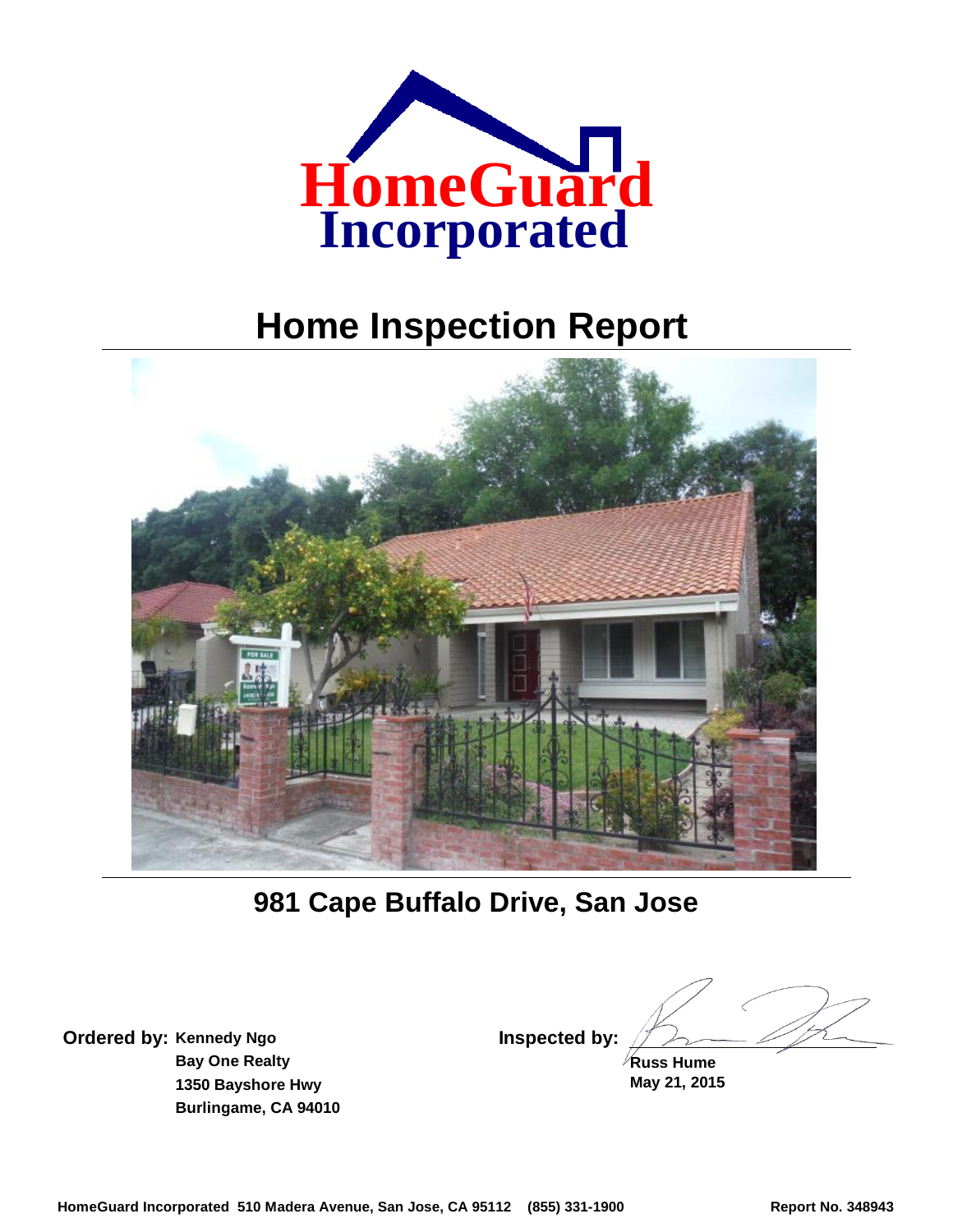## **Table of Contents**

| <b>Report Overview</b>          | $\boldsymbol{3}$        |
|---------------------------------|-------------------------|
| <b>Structure</b>                | $\overline{\mathbf{7}}$ |
| <b>Roofing</b>                  | 8                       |
| <b>Exterior</b>                 | 9                       |
| <b>Electrical</b>               | 11                      |
| <b>Heating System</b>           | 13                      |
| <b>Cooling/Heat Pump System</b> | 14                      |
| <b>Insulation/Ventilation</b>   | 15                      |
| <b>Plumbing</b>                 | 16                      |
| <b>Interior</b>                 | 18                      |
| <b>Photographs</b>              | 20                      |
| <b>Maintenance Advice</b>       | 22                      |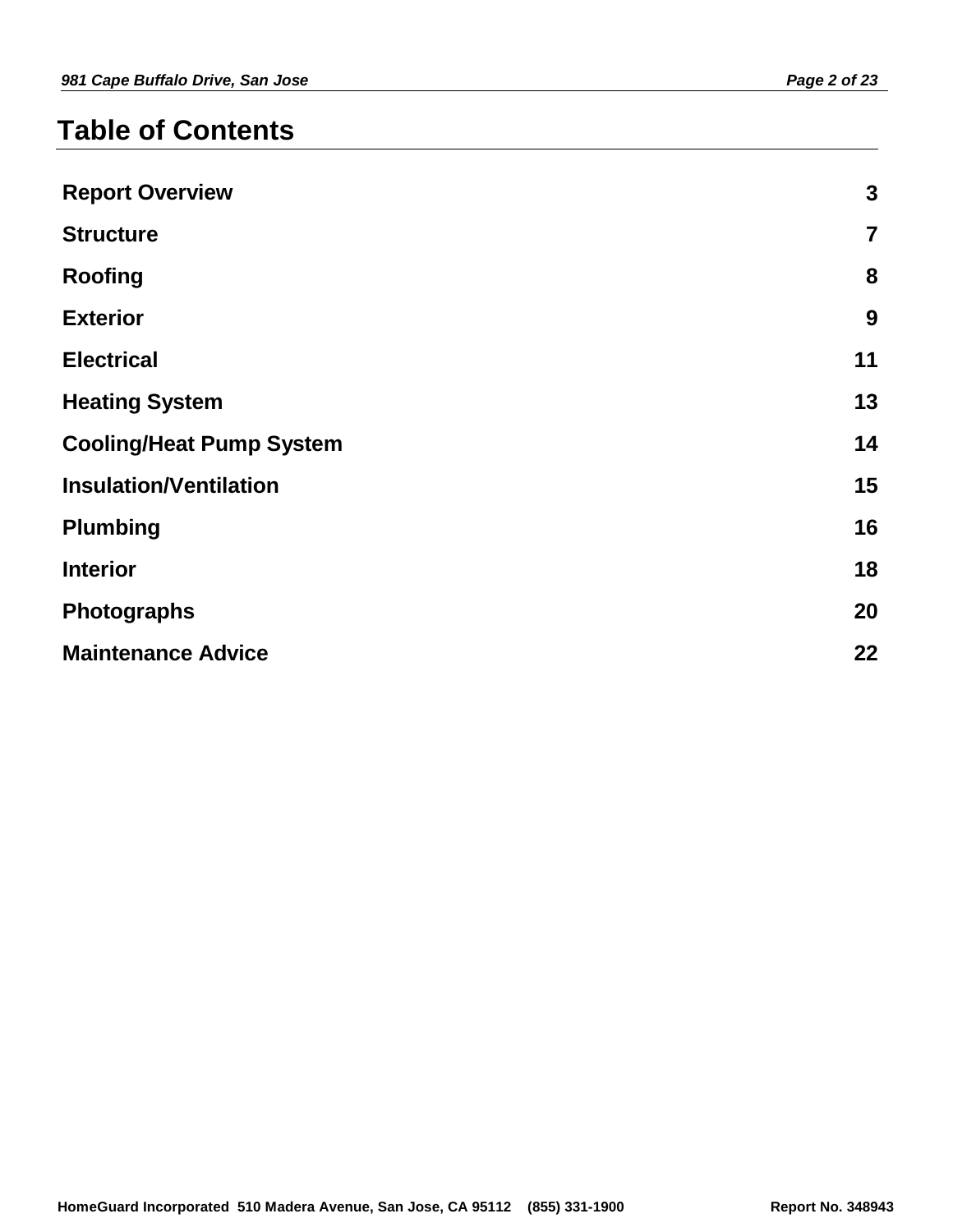### **Report Overview**

### **A GENERAL DESCRIPTION OF THE STRUCTURE**

This is an average quality two story, single family residence. Approximately 38 years old. Ongoing maintenance is required and improvements to the systems of the home will be needed over time. The improvements that are recommended in this report are not considered unusual for a home of this age and location. Please remember that there is no such thing as a perfect home.

#### **WEATHER CONDITIONS**

Dry weather conditions prevailed at the time of the inspection.

### **! - IMMEDIATE RECOMMENDED IMPROVEMENTS**

The following is a synopsis of the potentially significant improvements that should be budgeted for over the short term. Other significant improvements, outside the scope of this inspection, may also be necessary. Please refer to the body of this report for further details on these and other recommendations. No relative importance should be placed on the photographs provided in this report. The photographs in this report do not necessarily illustrate all of the damage in any particular finding. Also, not all problem areas will be supported by photographs. If more than one photograph is available for a particular item, additional photographs can be found at the end of the report in the section entitled 'Photographs'. Please contact HomeGuard if you have any questions.

### *Exterior*

1. The auto door closer between the garage and the house did not function properly. The auto closer mechanism on the passage door between the garage and the interior of the house should be adjusted or repaired to close automatically. This will reduce the potential of toxic automobile gases entering the house and serves as a fire break. (See Illustration 6A) (See Photo 5)

Water damage was observed to the wood siding in the exterior walls. We 2. recommend the services of a licensed general contractor and/or structural pest control company. (See Photo 4)

3. The exterior side or rear garage door is water damaged. We recommend the services of a licensed general contractor and/or structural pest control company. (See Photo 1)











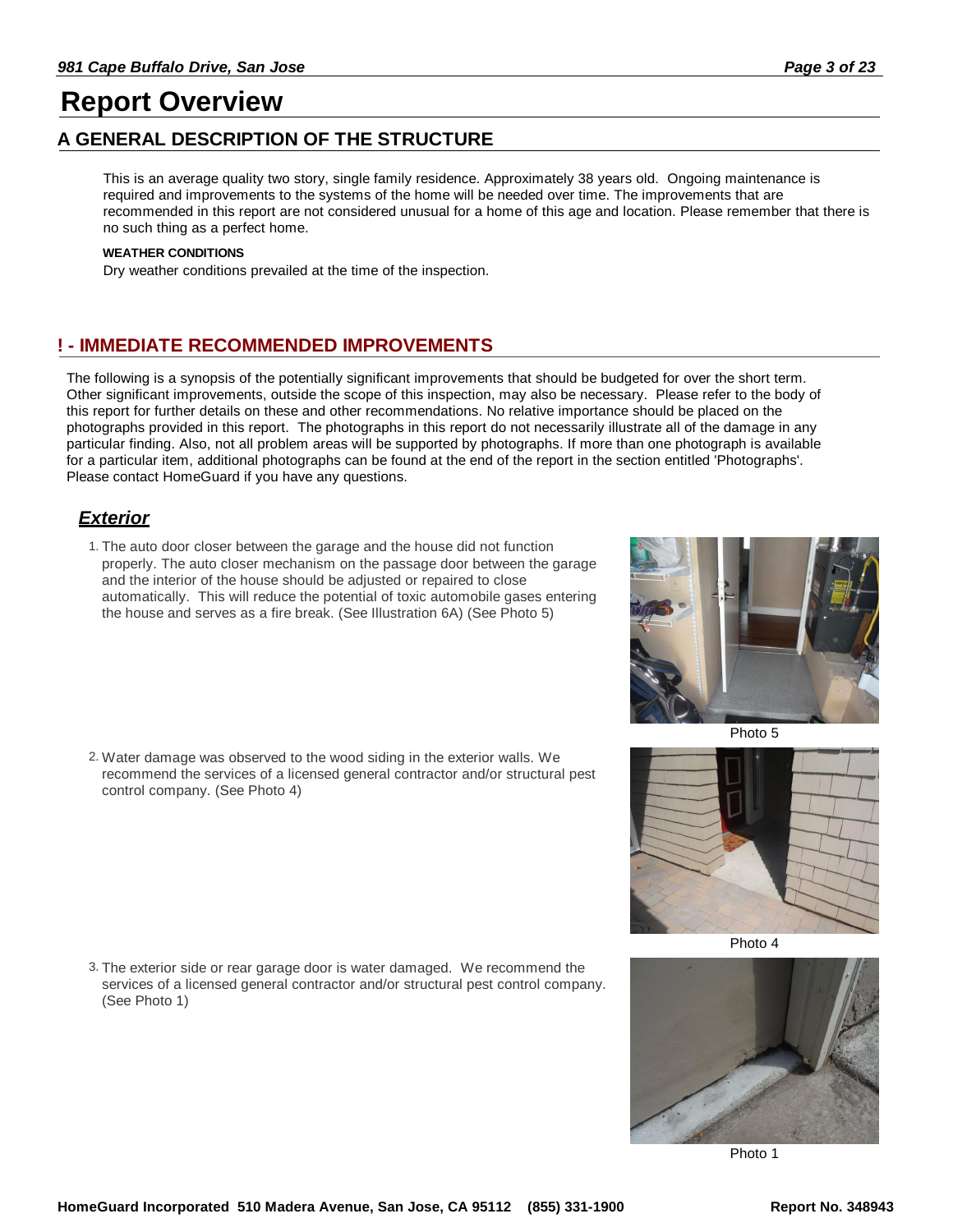### *Exterior*

4. The fence is in satisfactory condition, however one or more of the fence posts are loose at the left side. We recommend all loose, damaged or deteriorated post be reinforced or replaced as necessary. (See Photo 2)



Exterior receptacles at the rear are missing a water proof cover plate. We 5. recommend a exterior approved cover be installed. (See Photo 3)

Exposed electrical connections or open junction boxes at the upstairs should be 6. corrected. All electrical connections should be made inside approved junction boxes fitted with proper cover plates. (See Photo 11)

### *Heating System*

7. The missing furnace air filter should be replaced. This will help keep dust from reentering the occupied interior and help keep the blower and duct work clean. (See Photo 7)



Photo 7



Photo 2



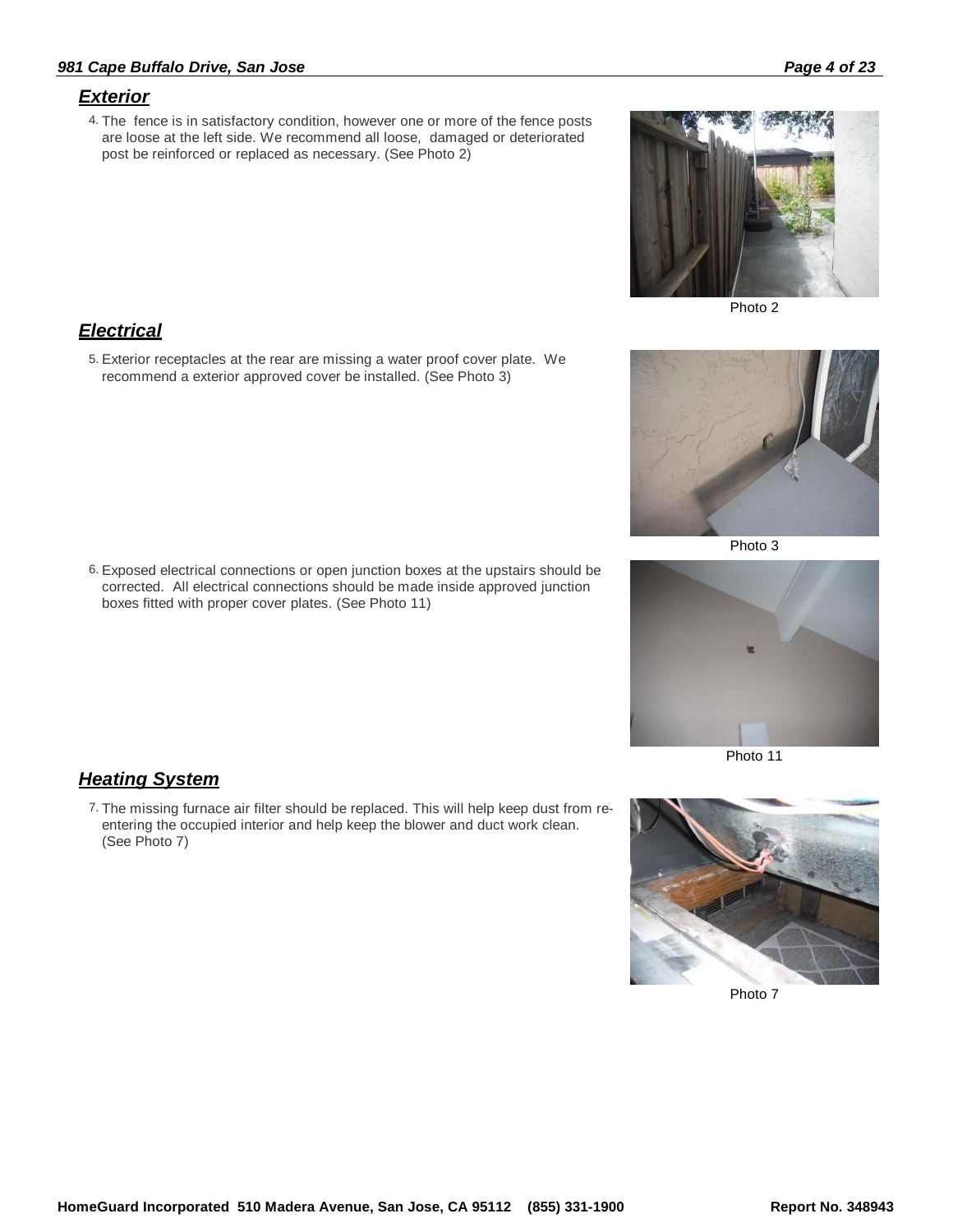### *981 Cape Buffalo Drive, San Jose Page 5 of 23*

### *Plumbing*

8. The kitchen sink faucet hot and cold water controls are reversed. Reversed hot and cold water can result in hot water burns. We recommend that this condition be corrected. (See Photo 8)

The temperature and pressure relief discharge pipe for the water heater is 9. improper. We recommend the installation of a proper discharge pipe to and approved location. (See Photo 6)

10. The master bathroom shower faucet hot and cold water controls are reversed. Reversed hot and cold water can result in hot water burns. We recommend that this condition be corrected. (See Photo 10)

### *Interior*

11. The fireplace damper is damaged and/or not operational. We recommend it be repaired or replaced. (See Photo 9)



Photo 8



Photo 6



Photo 10



Photo 9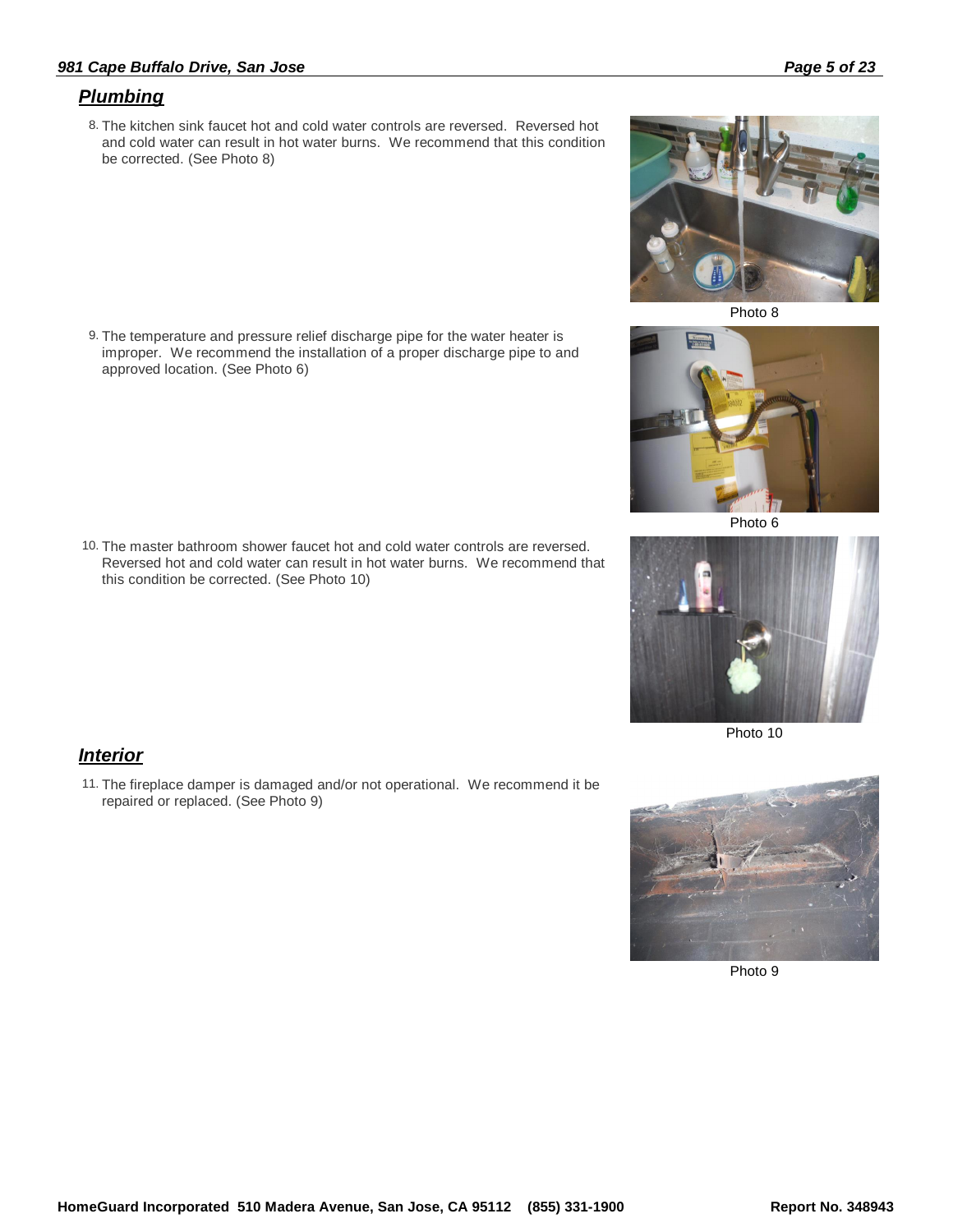## **The Scope of the Inspection**

All components designated for inspection in the ASHI standards of practice are inspected, except as may be noted in the "Limitations" section within the report. This inspection will not disclose compliance with regulatory requirements (codes, regulation laws, ordinances, etc.)

This inspection is visual only. Only a representative sample of the building and system components was viewed. No destructive testing or dismantling of building components was performed. The strength, adequacy, effectiveness, or efficiency of any system or components was not determined. Not all recommended improvements will be identified in this inspection. Unexpected repairs should still be anticipated. This inspection should not be considered a guarantee or warranty of any kind. The purpose of our inspection is to provide a general overview of the structure reflecting the conditions present at the time of this inspection. The inspection is performed by visual means only, reflecting only the opinions of the inspector. Nothing in the report, and no opinion of the inspector, should be construed as advice to purchase, or to not purchase, the property. It is the goal of this inspection to put the buyer in a better position to make a buying decision

Our inspection does not address, and is not intended to address, the possible presence of hazardous plants or animals or danger from known and unknown environmental pollutants such as, but not limited to, asbestos, mold, radon gas, lead, urea formaldehyde, underground storage tanks, soil contamination and other indoor and outdoor substances, water contamination, toxic or flammable chemicals, water or airborne related illness or disease, and all other similar or potentially harmful substances and conditions. This property was not inspected for the presence or absence of health related molds or fungi. We are neither qualified, authorized nor licensed to inspect for health related molds or fungi. If you desire information about the presence or absence health related molds, you should contact the appropriate specialist. Be aware that many materials used in building construction may potentially contain hazardous substances. Furthermore, other environmental concerns may exist elsewhere. An environmental specialist should be contacted if additional information is desired about these issues.

PLEASE NOTE: Important disclosure information and other inspection reports may exist. All present and prior disclosures along with other inspection reports should be reviewed and any adverse conditions and/or concerns that may not be mentioned in our report should be addressed prior to the close of escrow. Furthermore, there may be conditions known by the seller that have not been disclosed to us.

Pictures are provided to assist in clarifying some of the findings made in the report. No relative importance should be placed on these pictures. There are likely to be significant comments that do not have pictures associated with them. Please read the report thoroughly.

### **BINDING ARBITRATION PROVISION**

Any controversy or claim arising out of or relating to the inspection performed by HomeGuard Incorporated shall be settled by final and binding arbitration filed by the aggrieved party with and administered by the American Arbitration Association (hereafter referred to as "AAA") in accordance with its Construction Arbitration Rules in effect at the time the claim is filed. The Rules, information and forms of the AAA may be obtained and all claims shall be filed at any office of the AAA or at Corporate Headquarters, 335 Madison Avenue, Floor 10, New York, New York 10017-4605. Telephone: 212-716-5800, Fax: 212-716-5905, Website: http://www.adr.org/. The arbitration of all disputes shall be decided by a neutral arbitrator, and judgment on the award rendered by the arbitrator may be entered in any court having competent jurisdiction thereof. Any such arbitration will be conducted in the city nearest to the property that was inspected by HomeGuard Incorporated having an AAA regional office. Each party shall bear its own costs and expenses and an equal share of the administrative and arbitrators' fees of arbitration. This arbitration Agreement is made pursuant to a transaction involving interstate commerce, and shall be governed by the Federal Arbitration Act, 9 U.S.C. Sections 1-16. THE PARTIES UNDERSTAND THAT THEY WOULD HAVE HAD A RIGHT OR OPPORTUNITY TO LITIGATE THROUGH A COURT AND TO HAVE A JUDGE OR JURY DECIDE THEIR CASE, BUT THEY CHOOSE TO HAVE ANY AND ALL DISPUTES DECIDED THROUGH ARBITRATION. BY SIGNING THIS AGREEMENT, THE PARTIES ARE GIVING UP ANY RIGHT THEY MIGHT HAVE TO SUE EACH OTHER.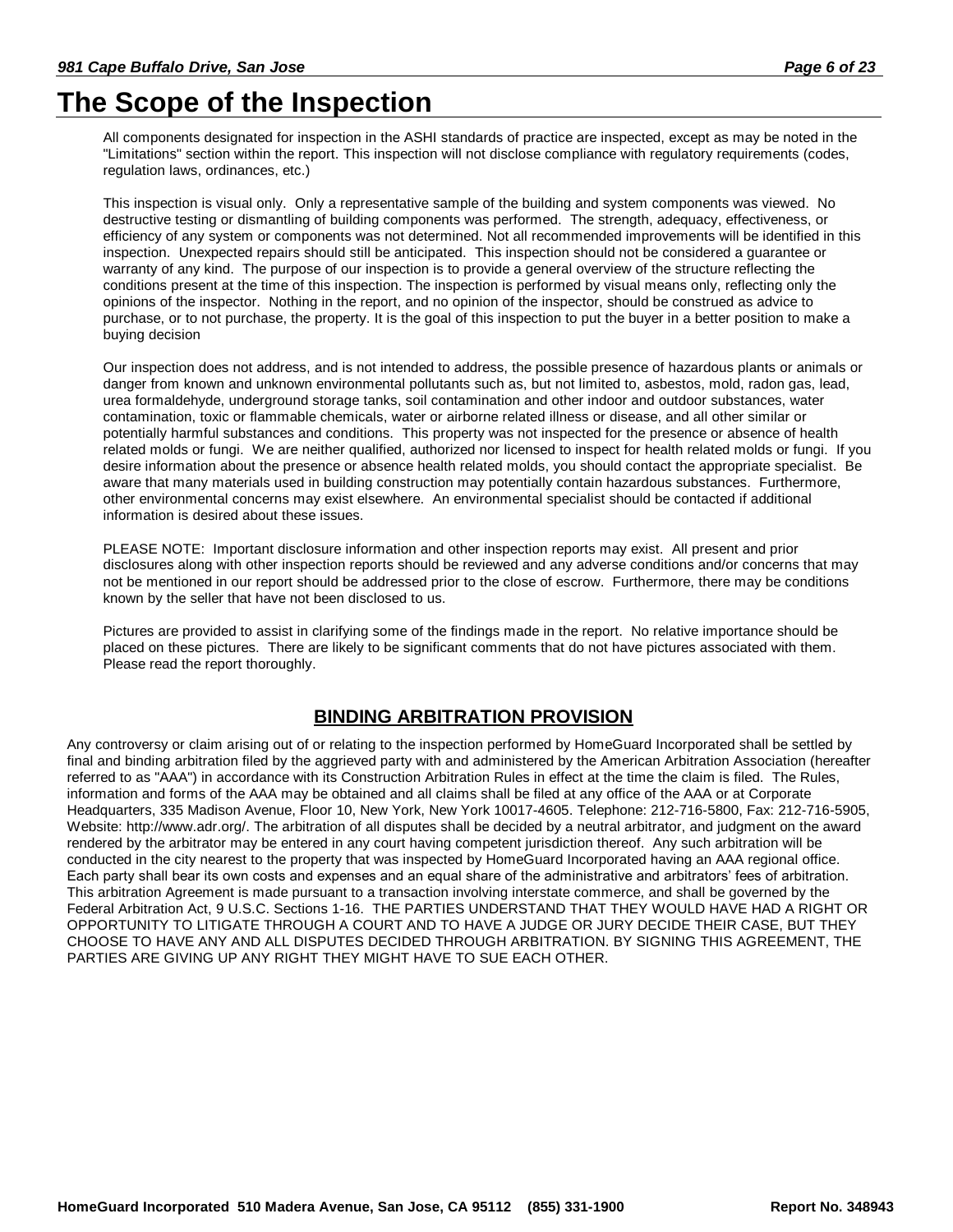### **Structure**

| <b>ITEM DESCRIPTIONS:</b>        |                                      |
|----------------------------------|--------------------------------------|
| <b>Wall/Foundation Structure</b> | • Wood Frame                         |
| <b>Attic Access Location</b>     | • Closet • Garage                    |
| <b>Ceiling Structure</b>         | • Joist                              |
| <b>Roof Structure</b>            | • Rafters                            |
| <b>Roof Sheathing</b>            | • Plywood or Orientated Strand Board |
| <b>Crawl Space Access</b>        | • None (Slab)                        |
| <b>Foundation</b>                | • Slab on grade                      |

### **COMMENTS:**

Due to the design of this building foundation anchor bolts were concealed from view.

### **LIMITATIONS:**

This is a visual inspection to the accessible areas only. Assessing the structural integrity of a building is beyond the scope of a typical inspection. A certified professional engineer is recommended where there are structural concerns about the building.

- Structural components concealed behind finished surfaces could not be inspected.
- Only a representative sampling of visible structural components was inspected.
- Furniture and/or storage restricted access to some of the structural components.
- The attic was viewed from the attic access hatch only due to insulation covering the wood members. If further inspection of this area is desired catwalks or planks will need to be installed over the exposed ceiling joists. When access has been provided we will return and further inspect this area. •
- Insulation within the roof attic cavity obstructed a view of structural members.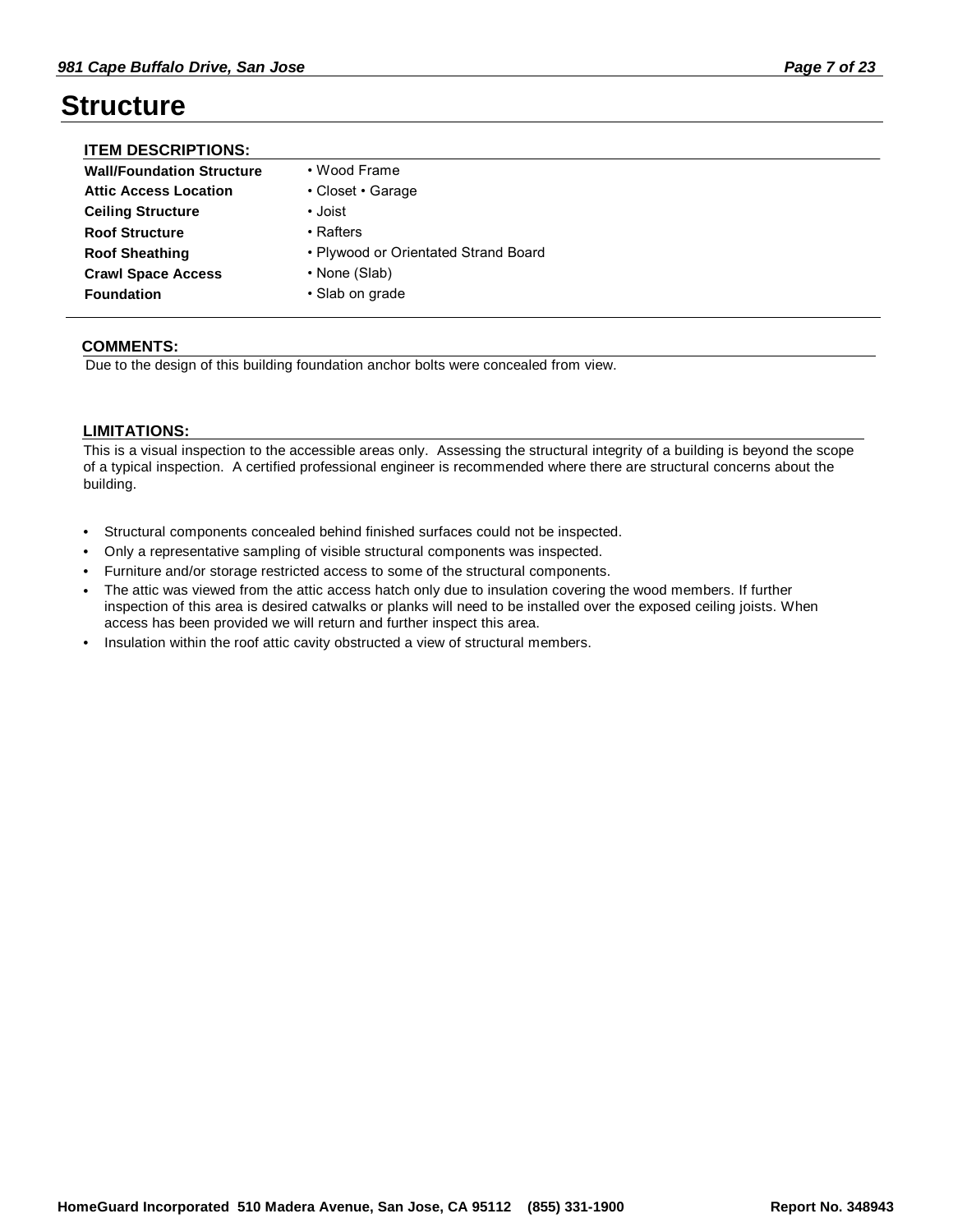## **Roofing**

| <b>ITEM DESCRIPTIONS:</b>     |                                                       |
|-------------------------------|-------------------------------------------------------|
| Roof                          | • Tile • Method of inspection: From The Ground.       |
| Chimney                       | • Masonry • Method of inspection: From The Ground.    |
| <b>Gutters and Downspouts</b> | • Metal • Downspouts Discharge Location: Below Grade. |
|                               |                                                       |

### **COMMENTS:**

The roof covering is considered to be in good condition.

It is recommended that the seller of the home be consulted regarding any available warranties.

We recommend reviewing a roof inspection report performed by a licensed roof inspector on this structure.

#### **RECOMMENDATIONS/OBSERVATIONS - '!' indicates an immediate improvement recommendation item.**

- 1. The roof was inspected from the ground level only. Most of the roof could not be reached without jeopardizing the safety of the inspector or the integrity of the roof material. Our comments are based only upon a limited visual inspection. For further evaluation of the condition of the roof we recommend you consult a licensed roofing contractor.
- The chimney does not have a spark arrestor or rain cap. A rain cap and/or screen should be installed on the chimney. 2. (See Illustration 3I)
- We did not go on the surface of the roof. The chimney could not be reached without jeopardizing the safety of the 3. inspector or the integrity of the roof material. Our comments are based only upon a limited visual inspection. For further evaluation of the condition of the chimney, we recommend you consult a licensed masonry contractor.

### **MAINTENANCE ITEMS & GENERAL INFORMATION**

Underground drainage has been provided for the gutter downspout system. Because we are unable to view the 4. underground drainage system, we suggest verification by the seller that adequate installation has been performed and proper drainage has been provided.

### **LIMITATIONS:**

This is a visual inspection to the accessible areas only. Roofing life expectancies can vary depending on several factors. Any estimates on remaining life are approximations only. This assessment of the roof does not preclude the possibility of leakage. Leakage can develop at any time and may depend on rain intensity, wind direction, ice build up, etc.

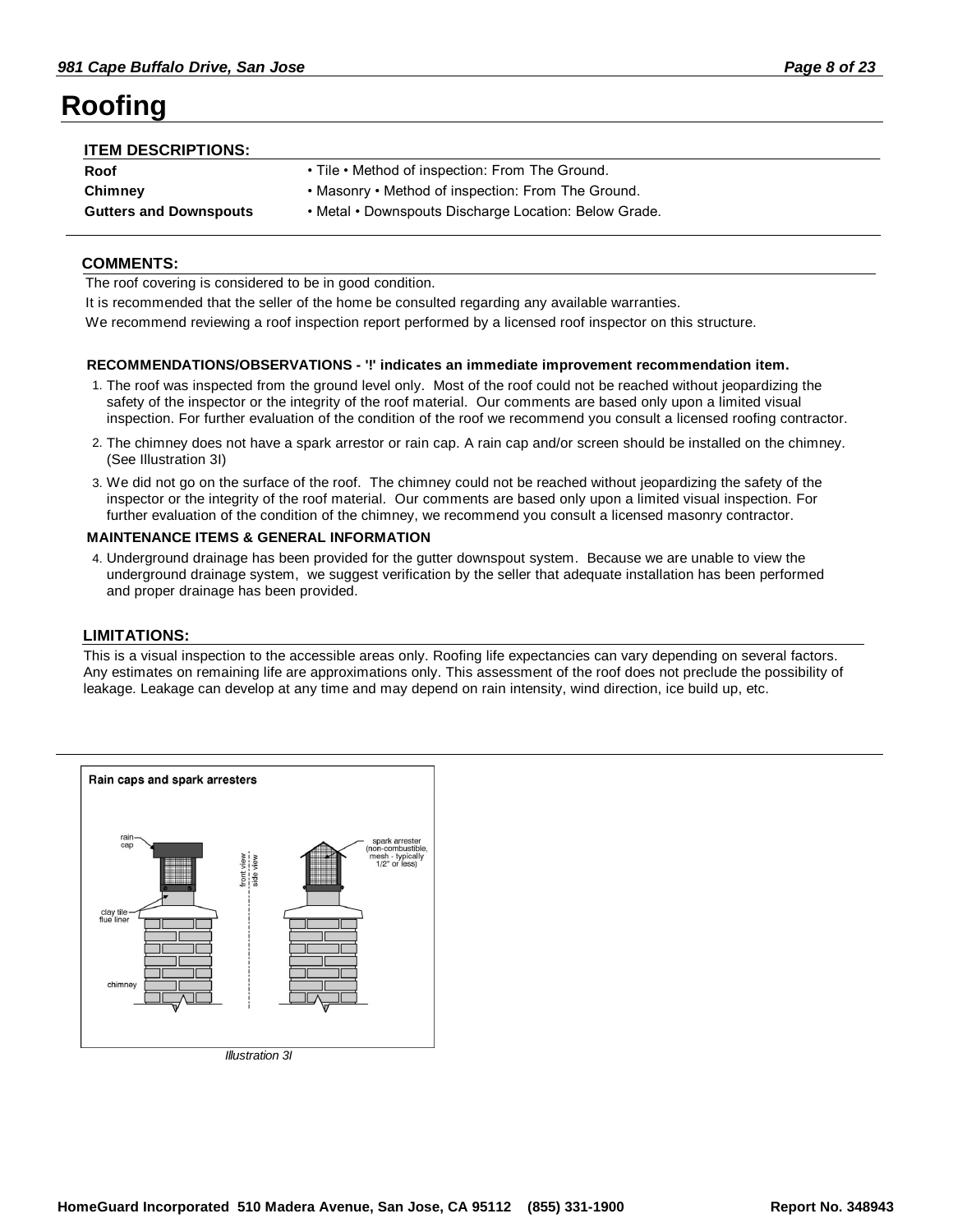## **Exterior**

| <b>ITEM DESCRIPTIONS:</b> |  |
|---------------------------|--|
|---------------------------|--|

| 11 LW PLOONI 110110.             |                                      |
|----------------------------------|--------------------------------------|
| Lot Topography                   | • Level grade                        |
| <b>Driveway</b>                  | • Concrete                           |
| <b>Walkway &amp; Sidewalks</b>   | • Concrete                           |
| <b>Fencing/Gates</b>             | • Wood • Steel                       |
| <b>Steps, Porch/Deck</b>         | • Brick/Pavers • Concrete            |
| <b>Fascia, Eaves and Rafters</b> | • Wood • Open Rafters                |
| <b>Exterior Walls</b>            | • Shingles • Stucco                  |
| <b>Windows</b>                   | • Vinyl                              |
| <b>Doors</b>                     | • Wood • Sliding Glass               |
| <b>Main Garage</b>               | • Attached                           |
| <b>Main Garage Door/Opener</b>   | • Metal • Automatic Opener Installed |

### **COMMENTS:**

The exterior of the home shows signs of normal wear and tear for a home of this age and construction.

The auto reverse mechanism on the overhead garage door responded properly to testing. This is an important safety feature that should be tested regularly. Refer to the owner's manual or contact the manufacturer for more information. There is a serious risk of injury, particularly to children, under this condition. Information on garage door openers is available from the Consumer Product Safety Commission at www.cpsc.gov.

### **RECOMMENDATIONS/OBSERVATIONS - '!' indicates an immediate improvement recommendation item.**

- The auto door closer between the garage and the house did not function properly. The auto closer mechanism on the **! 1.** passage door between the garage and the interior of the house should be adjusted or repaired to close automatically. This will reduce the potential of toxic automobile gases entering the house and serves as a fire break. (See Illustration 6A) (See Photo 5)
- Water damage was observed to the wood siding in the exterior walls. We recommend the services of a licensed **! 2.** general contractor and/or structural pest control company. (See Photo 4)
- The exterior side or rear garage door is water damaged. We recommend the services of a licensed general contractor **! 3.** and/or structural pest control company. (See Photo 1)
- The fence is in satisfactory condition, however one or more of the fence posts are loose at the left side. We **! 4.** recommend all loose, damaged or deteriorated post be reinforced or replaced as necessary. (See Photo 2)

### **LIMITATIONS:**

This is a visual inspection to the accessible areas only.

- A representative sample of exterior components was inspected.
- The inspection does not include an assessment of geological conditions, site stability and property surface drainage runoff. •
- Interior finishes (floors, walls, ceilings) and/or insulation restricted the inspection of the garage.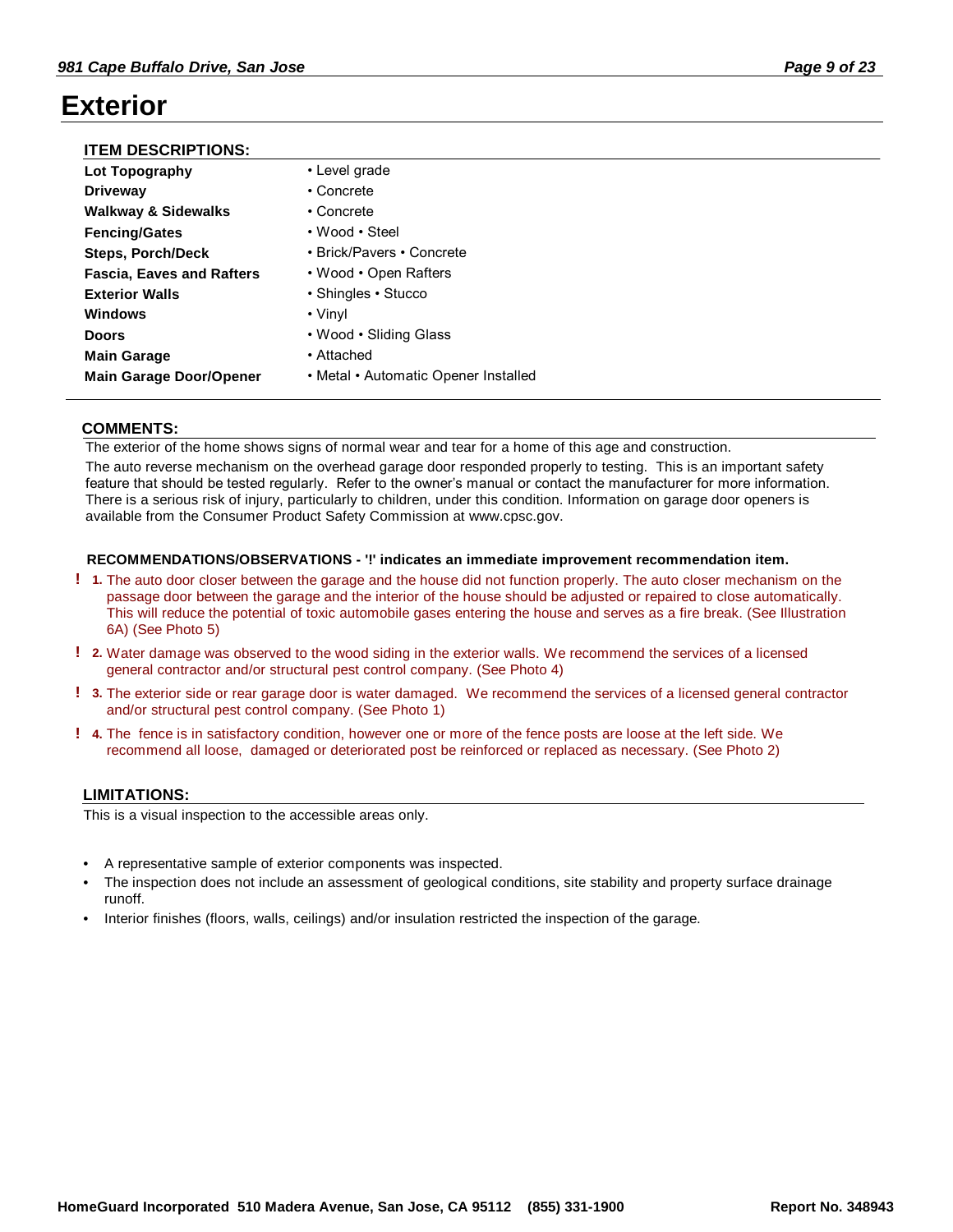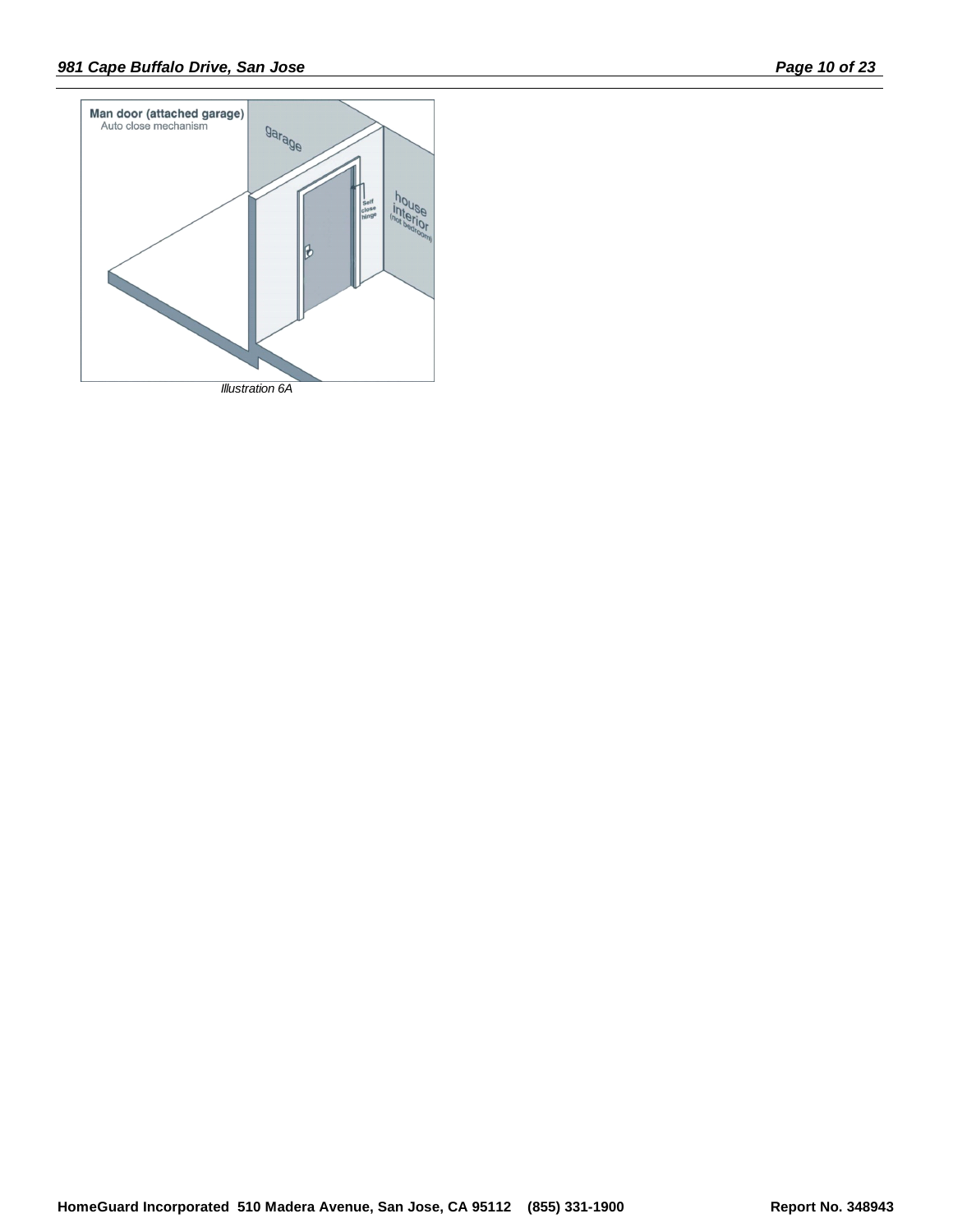## **Electrical**

### **ITEM DESCRIPTIONS:**

| <b>Service</b>                                     | • 120/240 volt main service                                |
|----------------------------------------------------|------------------------------------------------------------|
| <b>Service Entrance</b>                            | • Underground Service Wires                                |
| <b>Service Ground</b>                              | • Copper Ground Wire • Ufer (foundation rebar) Connections |
| <b>Main disconnect</b>                             | • Breakers • Main Service Rating: 100 Amps                 |
| <b>Main Distribution Panel</b>                     | • Breakers • Exterior Side                                 |
| <b>Branch/Auxillary Panel</b>                      | • Breakers • Garage • Panel Rating: 100 Amps               |
| <b>Distribution Wiring</b>                         | • Copper Wire                                              |
| <b>Outlets</b>                                     | • Grounded                                                 |
| <b>Ground Fault Circuit</b><br><b>Interrupters</b> | • Bathroom • Kitchen                                       |

### **COMMENTS:**

The size of the electrical service is sufficient for typical single family needs.

The distribution of electricity within the home is good.

The 3-prong outlets that were tested were appropriately grounded.

Dedicated 240 volt circuits have been provided for all 240 volt appliances within the home.

Inspection of the electrical system revealed the need for minor improvements. A licensed electrician should be consulted to undertake the improvements recommended below.

#### **RECOMMENDATIONS/OBSERVATIONS - '!' indicates an immediate improvement recommendation item.**

- Exposed electrical connections or open junction boxes at the upstairs should be corrected. All electrical connections **! 1.** should be made inside approved junction boxes fitted with proper cover plates. (See Photo 11)
- Exterior receptacles at the rear are missing a water proof cover plate. We recommend a exterior approved cover be **! 2.** installed. (See Photo 3)
	- 3. We have observed a Federal Pacific electrical "Stab lock" service panel(s) in this house. This type of panel has a past history of circuit breakers failing to trip in response to a over current or short circuit. Failure of a circuit breaker to trip does not afford the protection that is intended and required. We recommend a licensed electrician be retained for additional information and recommendations.

#### **DISCRETIONARY IMPROVEMENTS AND/OR UPGRADES**

The installation of ground fault circuit interrupter "GFCI" devices is advisable on exterior, garage, bathroom and some 4. kitchen outlets. Any whirlpool or swimming pool equipment should also be fitted with "GFCI"s. A ground fault circuit interrupter "GFCI" offers protection from shock or electrocution. Please note that "GFCI" may already be in one or more of these areas. See "description" section above for exact location of any "GFCI" which may be present on this property. (See Illustration 13A)

#### **LIMITATIONS:**

This is a visual inspection to the accessible areas only. The inspection does not include (if applicable) low voltage systems, telephone wiring, intercoms, alarm systems, TV cable, timers, central vacuum systems, exterior sprinkler systems, exterior landscape lighting or exterior motion sensor lights. Also smoke detectors out of reach were only visually inspected unless noted otherwise. We recommend these systems be checked by interested parties for proper operation when possible.

- Due to inaccessibility of concealed wiring or undocumented improvements of the structure, we are unable to predict whether the number of circuits within a home will be sufficient for the needs of the occupants during a typical home inspection. If fuses blow or breakers trip regularly, this may indicate that additional loads or remodeling modifications may have been added to existing circuits. •
- Electrical components concealed behind finished surfaces could not be inspected.
- According to "ASHI" standards only a representative sampling of outlets and light fixtures were tested.
- Furniture and/or storage may of restricted access to some electrical components.
- Exterior light fixtures on motion or light sensors were not tested.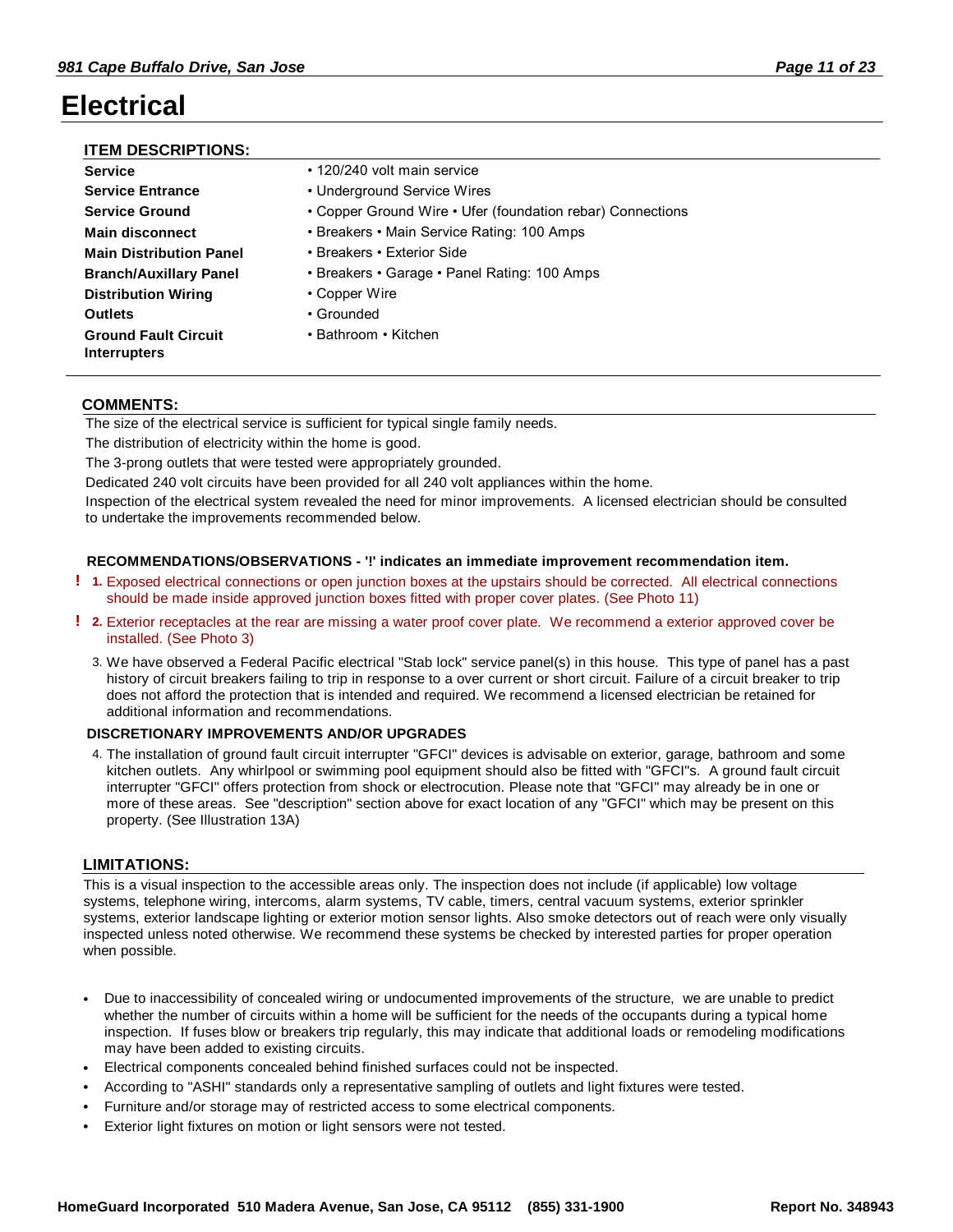

*Illustration 13A*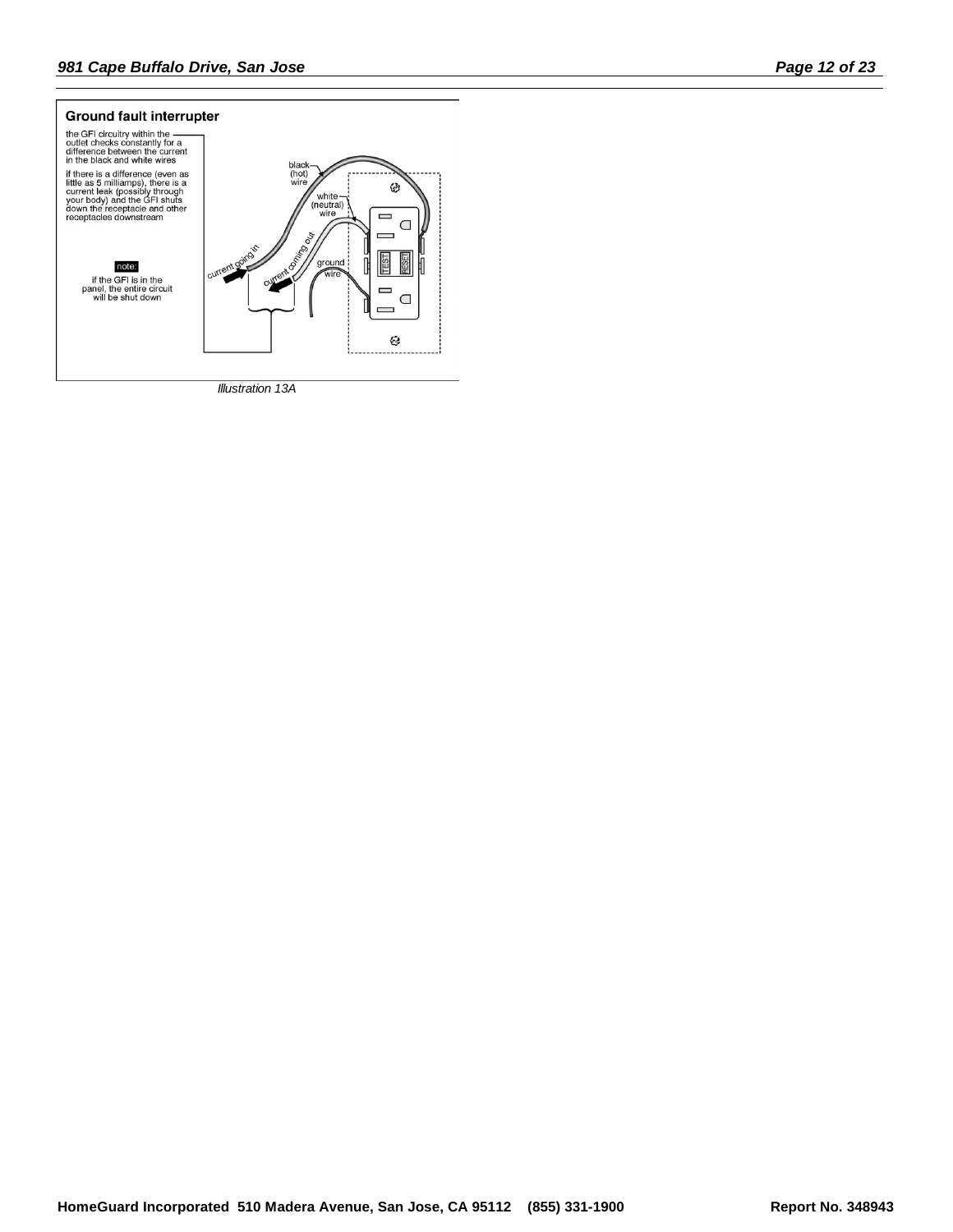## **Heating System**

| <b>ITEM DESCRIPTIONS:</b>    |                                                                                             |
|------------------------------|---------------------------------------------------------------------------------------------|
| <b>Primary Energy Source</b> | • Gas                                                                                       |
| <b>Heating System Type</b>   | • Forced Air • Manufacturer: Goodman • BTU's: 100,000 • Age: 10 Years • Location:<br>Garage |
| <b>Distribution</b>          | • Ductwork                                                                                  |

### **COMMENTS:**

The heating system which was operated at the time of our inspection shows no visible evidence of major defects.

### **RECOMMENDATIONS/OBSERVATIONS - '!' indicates an immediate improvement recommendation item.**

- The missing furnace air filter should be replaced. This will help keep dust from re-entering the occupied interior and **! 1.** help keep the blower and duct work clean. (See Photo 7)
	- We noted a flexible gas line running through the furnace metal housing. We recommend consideration be given to 2. installing rigid piping at the penetration of the housing and the installation of flexible supply piping at the exterior of the furnace.

### **MAINTENANCE ITEMS & GENERAL INFORMATION**

This home is heated with a mid efficiency forced air furnace. In this type of furnace, air is circulated by a blower 3. motor through a heat exchanger, which is heated by the burner unit at the base. An induced draft motor is used to force the exhaust from the furnace to the exterior

### **LIMITATIONS:**

This is a visual inspection to the accessible areas only. The inspection of the heating system is general and not technically exhaustive. A detailed evaluation of the furnace heat exchanger is beyond the scope of this inspection.

- As per ASHI standards determining furnace heat supply adequacy or inadequacy, distribution balance or sizing of the unit or units is not a part of this inspection. •
- The wall mount and/or window mounted air conditioning unit (if applicable) was not inspected and are excluded from this report. •
- Heating and/or air conditioning registers where accessible were visually inspected. Manual operation of the registers was not performed. •
- As per ASHI standards the heat exchanger of the furnace was not inspected and interior portions of the heater were restricted. For additional information we recommend the services of a licensed heating contractor. As a free public service, the local utility company (PG&E) will perform a "safety" review of the heat exchanger and other gas operated components. We recommend that you take advantage of this service before the next seasonal operation. •
- Inspection of the heater and/or air conditioner thermostat is limited to operating the units(s) on and off function only. Testing of the thermostat timer, temperature accuracy, clock, set back functions, etc. were not performed. •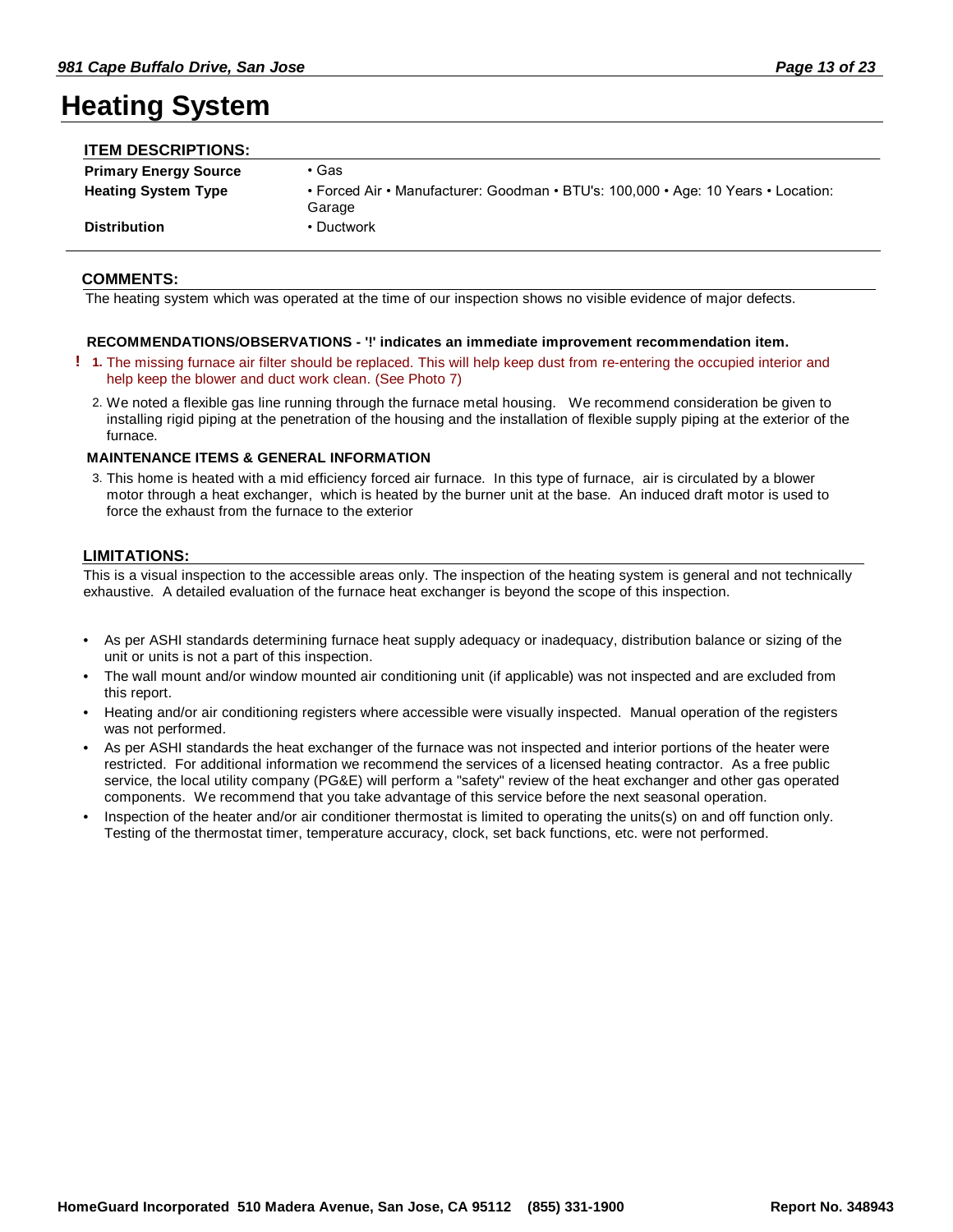## **Cooling/Heat Pump System**

| <b>ITEM DESCRIPTIONS:</b> |                                                                                            |
|---------------------------|--------------------------------------------------------------------------------------------|
| <b>Energy Source</b>      | • Electricity • 240 Volt Power Supply                                                      |
| <b>System Type</b>        | • Air Cooled Central • Manufacturer: Goodman • Location: Rear • Tons: 5 • Age: 10<br>Years |

### **COMMENTS:**

The system shows no visible evidence of major defects.

The air conditioning system could not be tested as the outdoor temperature was below 65 degrees F. (See Illustration 6D)

### **LIMITATIONS:**

This is a visual inspection to the accessible areas only. Air conditioning and heat pump systems, like most mechanical components, can fail at any time.



*Illustration 6D*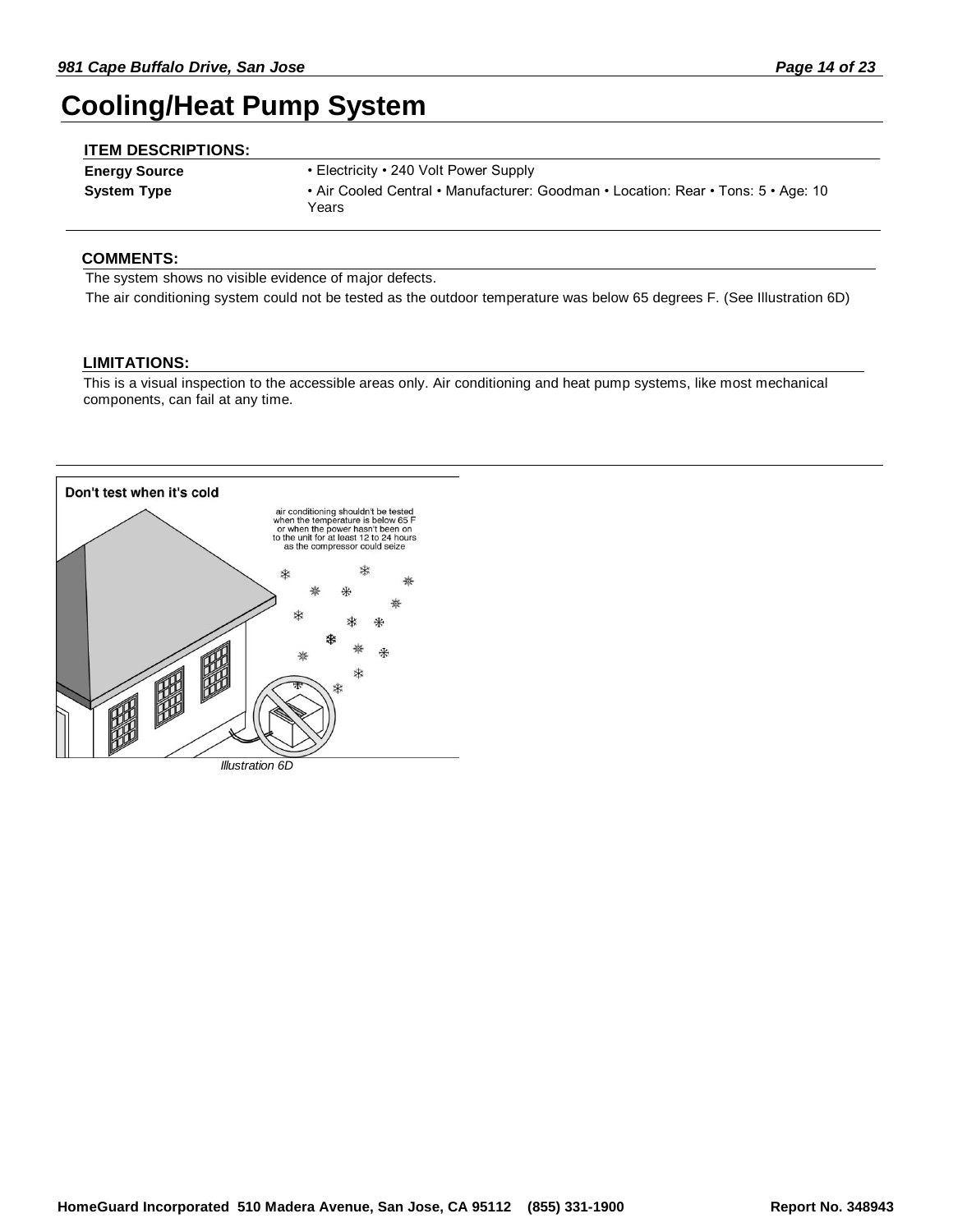## **Insulation/Ventilation**

| <b>ITEM DESCRIPTIONS:</b>        |                                    |
|----------------------------------|------------------------------------|
| <b>Exterior Walls Insulation</b> | • Unknown                          |
| <b>Attic/Roof Insulation</b>     | • Fiberglass • Depth in inches: 8" |
| <b>Attic/Roof Ventilation</b>    | • Soffit vents • Gable vents       |

### **COMMENTS:**

This is a well insulated home.

### **LIMITATIONS:**

This is a visual inspection to the accessible areas only.

- Insulation/ventilation type and levels in concealed areas cannot be determined. No destructive tests were performed.
- Potentially hazardous materials such as Asbestos and Urea Formaldehyde Foam Insulation (UFFI) cannot be positively identified without a detailed inspection and laboratory analysis. This is beyond the scope of the inspection. •
- An analysis of indoor air quality is beyond the scope of this inspection.
- Any estimates of insulation "R" values or depths are rough average values.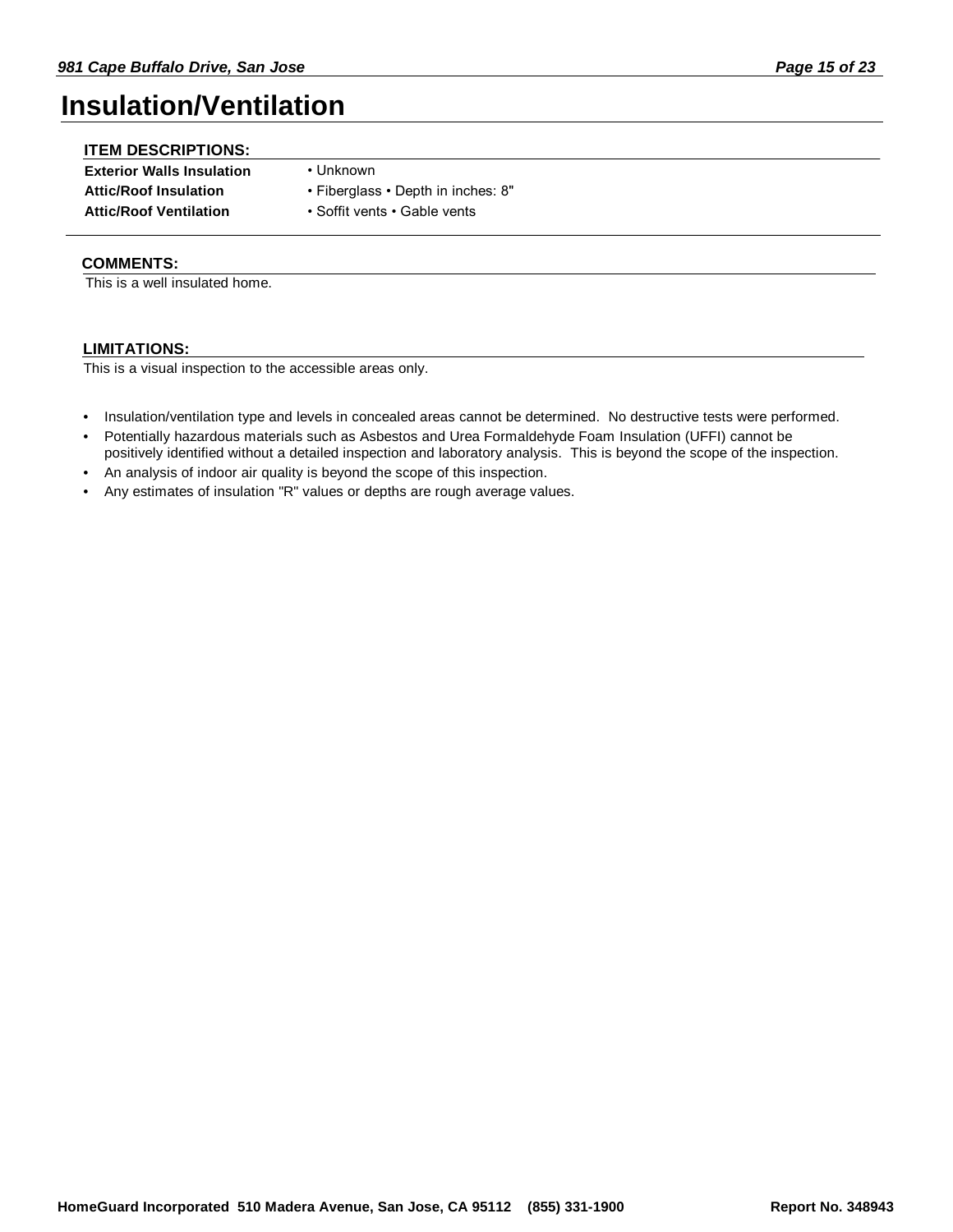## **Plumbing**

### **ITEM DESCRIPTIONS:**

| <b>Water Supply Source</b>       | $\cdot$ Public                                                                                                |
|----------------------------------|---------------------------------------------------------------------------------------------------------------|
| <b>Service Pipe</b>              | • Copper Pipe                                                                                                 |
| <b>Main Water Valve Location</b> | • Exterior Front                                                                                              |
| <b>Supply Piping</b>             | • Copper Pipe                                                                                                 |
| <b>Waste Disposal System</b>     | $\cdot$ Public                                                                                                |
| Drain/Waste/Vent                 | • Plastic                                                                                                     |
| <b>Cleanout Location</b>         | • Crawl space                                                                                                 |
| <b>Main Gas Valve Location</b>   | • Exterior Side                                                                                               |
| <b>Water Heaters</b>             | • Manufacturer: Unknown • Capacity: 50 Gallons • Approximate Age: Unknown Year(s)<br>• Gas • Location: Garage |
| <b>Seismic Gas Shut-off</b>      | • Not Present                                                                                                 |
| <b>Excess Flow Gas Shut-off</b>  | • Present                                                                                                     |

### **COMMENTS:**

Due to the design of this unit/building, most of the supply piping was inaccessible for inspection. For additional information, we recommend a licensed plumbing contractor be consulted.

Due to the design of this unit/building, most of the drain lines were inaccessible for inspection. For additional information, we recommend a licensed plumbing contractor be consulted.

The water pressure supplied to the fixtures is reasonably good. A typical drop in flow was experienced when two fixtures were operated simultaneously.

The plumbing system requires some minor improvements. We recommend a licensed plumbing contractor be consulted to undertake the improvements recommended below.

#### **RECOMMENDATIONS/OBSERVATIONS - '!' indicates an immediate improvement recommendation item.**

- The kitchen sink faucet hot and cold water controls are reversed. Reversed hot and cold water can result in hot water **! 1.** burns. We recommend that this condition be corrected. (See Photo 8)
- The master bathroom shower faucet hot and cold water controls are reversed. Reversed hot and cold water can **! 2.** result in hot water burns. We recommend that this condition be corrected. (See Photo 10)
- The temperature and pressure relief discharge pipe for the water heater is improper. We recommend the installation **! 3.** of a proper discharge pipe to and approved location. (See Photo 6)
	- 4. The installation of a sediment trap at the heater gas line is recommended.
	- 5. The installation of a gas pipe sediment trap at the water heater thermostat should be considered.

#### **MAINTENANCE ITEMS & GENERAL INFORMATION**

The excess flow gas shut-off should be installed at each connection of a gas appliance inside the structure. This 6. device may be required by local ordinances. HomeGuard, Inc. advises that the appropriate authority be contacted to see if such a device is required.

### **LIMITATIONS:**

This is a visual inspection to the accessible areas only.

- Water and gas shut-off valves, including but not limited to seismic, excess flow shut-off valves and gas fireplace valves where applicable, were not operated or tested. Identification of these devices is limited to the accessible areas only. •
- Portions of the plumbing system concealed by finishes and/or storage (below sinks, below the structure and beneath the yard) were not inspected. •
- Water pressure and water quality is not tested. The effect of lead content in solder and/or supply lines is beyond the scope of the inspection. •
- Inspection of any water conditioning system (filters, purifiers, softeners, etc.) is beyond the scope of this inspection and are excluded from this report. •
- Inspection of any lawn sprinkler system is beyond the scope of this inspection and are excluded from this report (unless noted otherwise). •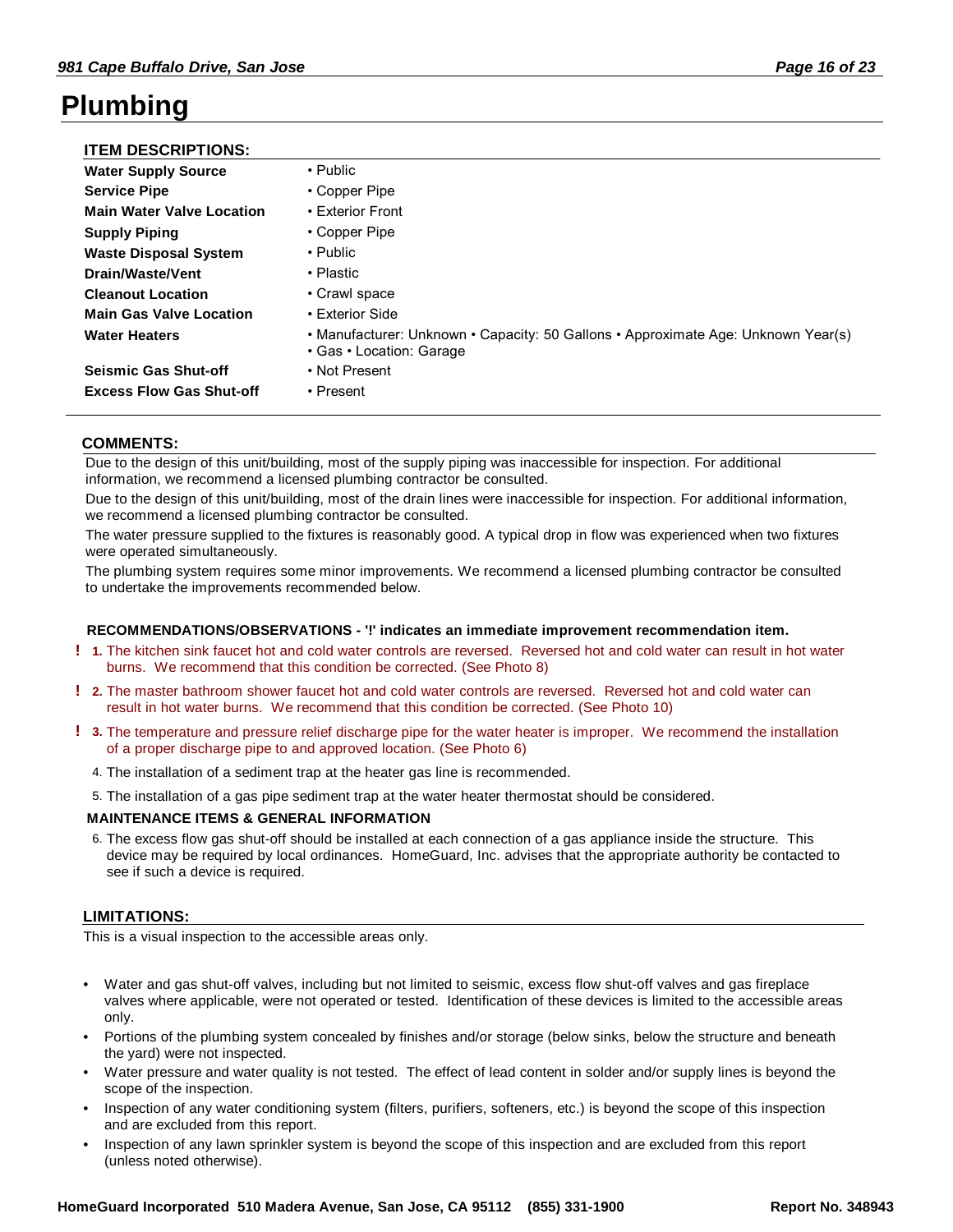### *981 Cape Buffalo Drive, San Jose Page 17 of 23*

The interior portions of the water heater were restricted. For additional information we recommend the services of a • licensed plumbing contractor. As a free public service, the local utility company (PG&E) will perform a "safety" review of the interior of the water heater and other gas operated components. We recommend that you take advantage of this service before the next seasonal operation.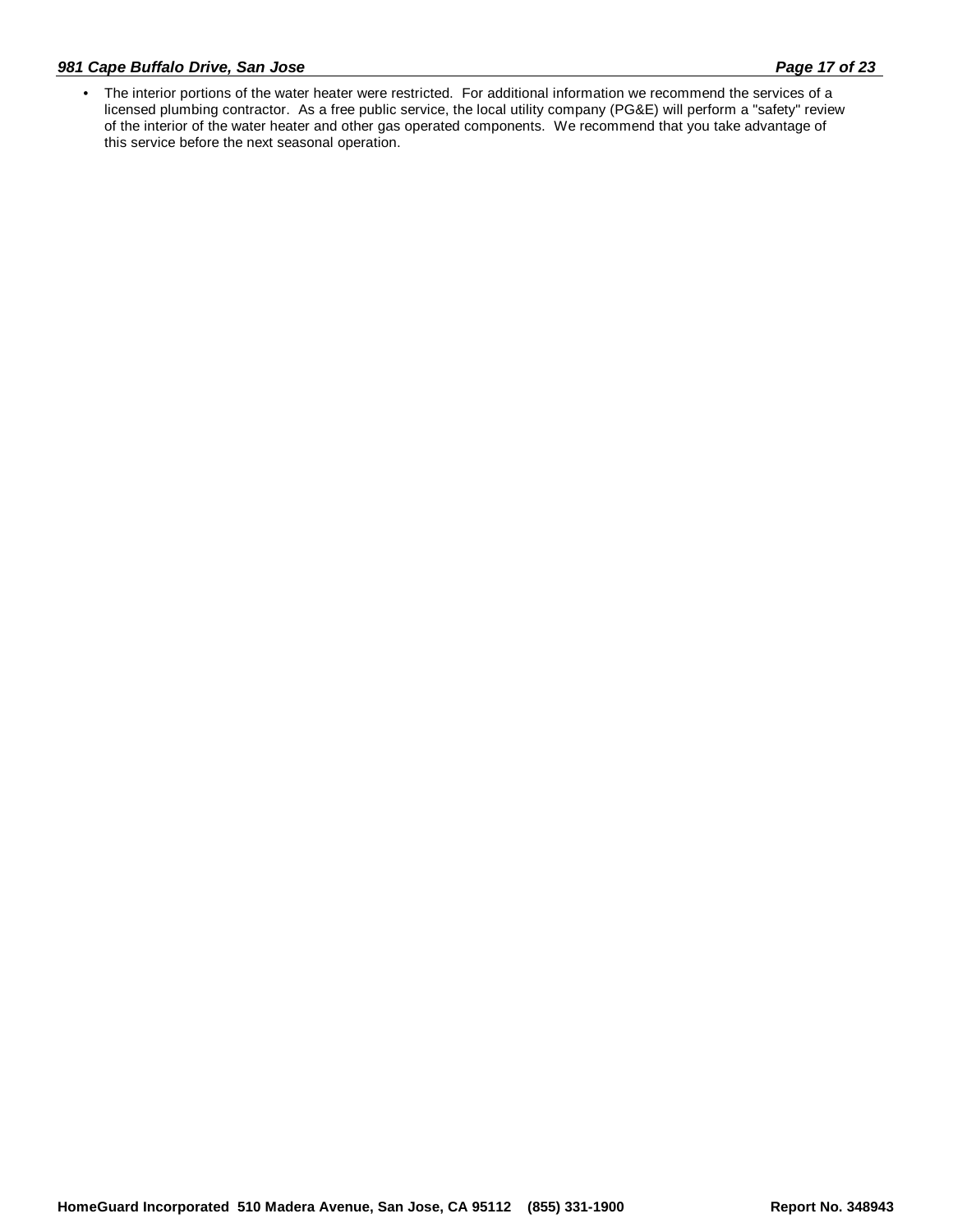## **Interior**

| <b>ITEM DESCRIPTIONS:</b>        |                                                                                                                                                      |
|----------------------------------|------------------------------------------------------------------------------------------------------------------------------------------------------|
| <b>Kitchen Appliances Tested</b> | • Built in Electric Oven • Electric Cooktop • Dishwasher • Waste Disposer • Exhaust<br>Hood                                                          |
| <b>Laundry Facilities/Hookup</b> | • 240 Volt Circuit for Dryer • 120 Volt Circuit for Washer • Hot and Cold Water Supply<br>for Washer • Waste Standpipe for Washer • Dryer vent noted |
| <b>Wall Finishes</b>             | • Drywall/Plaster                                                                                                                                    |
| <b>Ceiling Finishes</b>          | • Drywall/Plaster                                                                                                                                    |
| <b>Floor</b>                     | • Tile/Stone • Wood                                                                                                                                  |
| <b>Doors</b>                     | • Hollow Core • Sliding                                                                                                                              |
| <b>Window style and Glazing</b>  | • Sliders • Double Pane                                                                                                                              |
| <b>Fireplace/Wood Stove</b>      | • Masonry Fire Box                                                                                                                                   |
| <b>Other Componets Inspected</b> | • Smoke Detector • Door Bell • Carbon Monoxide Detector                                                                                              |

### **COMMENTS:**

Generally speaking, the kitchen is in good condition.

The interior finishes of the home are considered to be in good condition.

All appliances that were tested appear to be in good condition and responded satisfactorily.

The windows and doors are of good quality.

### **RECOMMENDATIONS/OBSERVATIONS - '!' indicates an immediate improvement recommendation item. INTERIOR**

#### **! 1.** The fireplace damper is damaged and/or not operational. We recommend it be repaired or replaced. (See Photo 9)

- 2. One or more of the interior door(s) rubs on the frame/jamb. We recommend all rubbing doors be trimmed, planed or adjusted as necessary to improve operation.
- One or more interior closet doors have been removed. We recommend that doors be installed in all necessary 3. openings and checked for proper operation.

#### **KITCHEN**

4. The kitchen faucet and/or handle is loose and should be properly caulked and tighten.

#### **OTHER/MISC.**

5. Carbon monoxide is a colorless, odorless gas that can result from a faulty fuel burning furnace, range, water heater, space heater or wood stove. Proper maintenance of these appliances is the best way to reduce the risk of carbon monoxide poisoning. For more information, consult the Consumer Product Safety Commission CPSC at www.cpsc.gov for further guidance.

### **MAINTENANCE ITEMS & GENERAL INFORMATION INTERIOR**

The evaluation of the thermal pane windows ("dual pane/glazed") is limited to accessible windows exhibiting 6. noticeable conditions at the time of our inspection, such as condensation and/or evidence of moisture developing between the panes of glass. Due to the known design and/or characteristics associated with thermal pane windows, conditions may be discovered at a later date, however seal failure can occur at any time.

### **LIMITATIONS:**

This is a visual inspection to the accessible areas only. Assessing the quality of interior finishes is highly subjective. Issues such as cleanliness, cosmetic flaws, quality of materials, architectural appeal and color are outside the scope of this inspection. Comments are general, except where functional concerns exist. Due to texturing and painting of interior surfaces there is no possible way of determining point of origin of any gypsum (sheetrock) material without destructive testing. HomeGuard Incorporated does not perform any destructive testing. The testing of smoke detectors and carbon monoxide detectors is limited to the alarm function only. The sensors of these units are not tested. Both smoke detectors and carbon monoxide detectors have a limited life span and should be replaced according to the manufactures instructions.

- Furniture, storage, appliances and/or wall hangings restricted the inspection of the interior.
- No access was gained to the wall cavities of the home.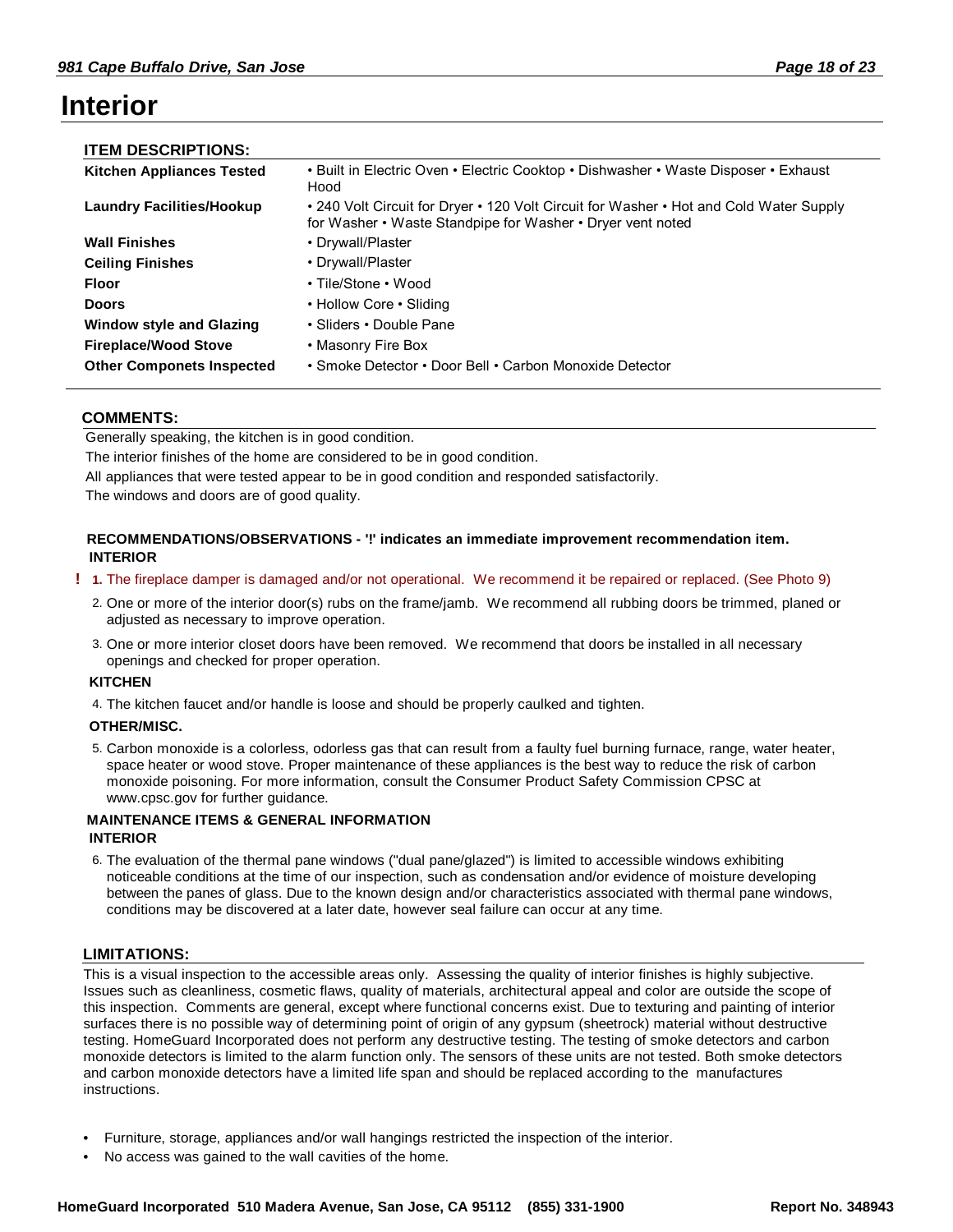- Kitchen appliances were operated unless noted otherwise. However they were not inspected for installation according to manufacturer specifications and were not evaluated for performance, efficiency or adequacy during their operation. No refrigerators whether "built in" or portable are operated, inspected or tested. •
- All appliances not "built in" to the structure such as washing machine, dryer, refrigerator and/or countertop microwaves were not inspected and are excluded from this report. No refrigerators whether "built in" or portable are operated, inspected or tested. •
- Fireplace screens or doors were not inspected and are excluded from this report
- The adequacy of the fireplace draw cannot be determined during a visual inspection.
- The operation of the dishwasher was limited to a filling and draining cycle only, however due to time limitations timers, dryer cycles and/or higher functions were not tested. For additional information in regards to the operation and full function of the dishwasher we recommend consultation with the owner or appropriate trades. •
- The washing machine faucets were visually inspected however they were not tested.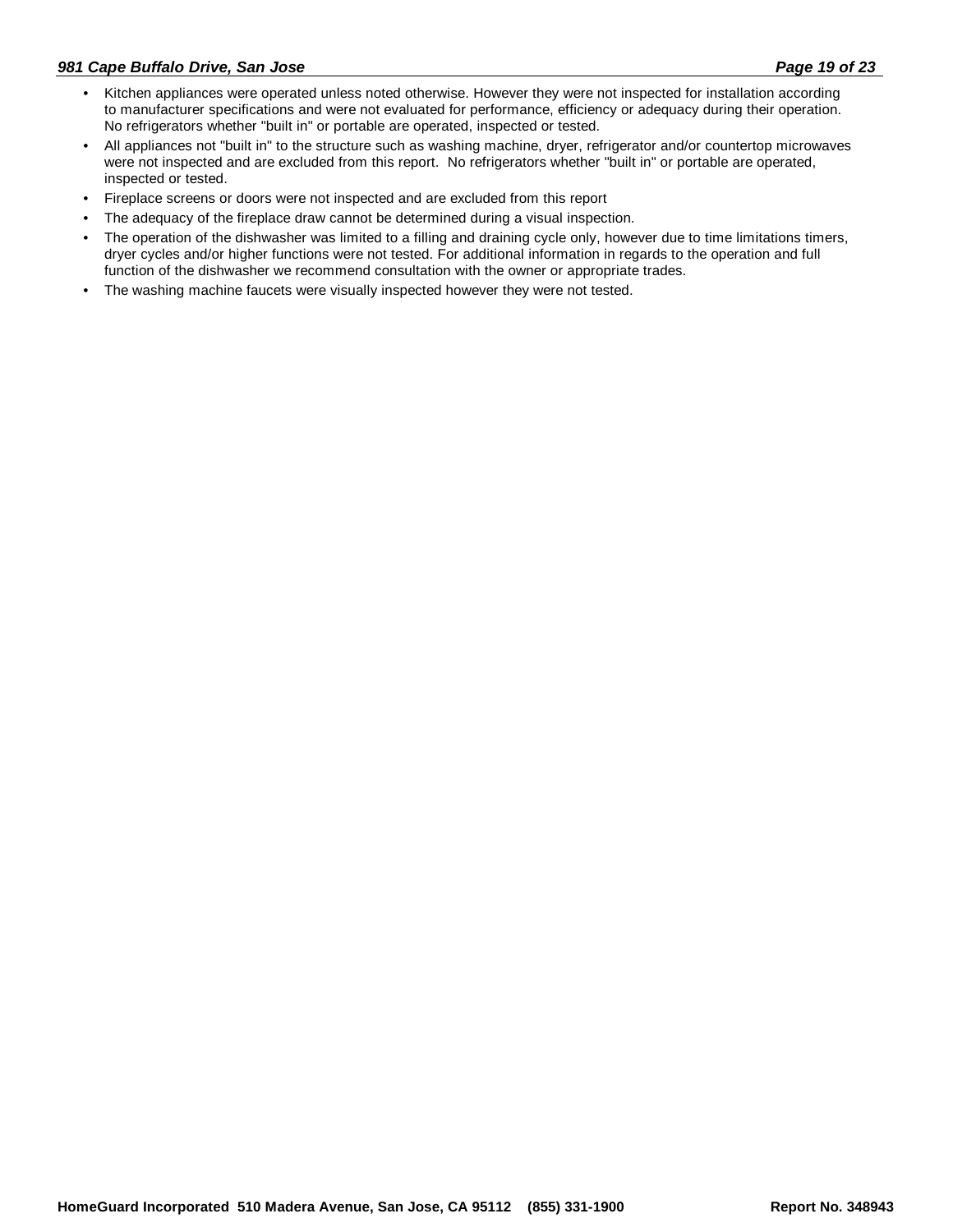## **Photographs**

*No relative importance should be placed on the photographs provided in this report. The photographs in this report do not necessarily illustrate all of the damage in any particular finding. Also, not all problem areas will be supported with photographs. Please contact HomeGuard if you have any questions.*









*Photo 3 Photo 4*



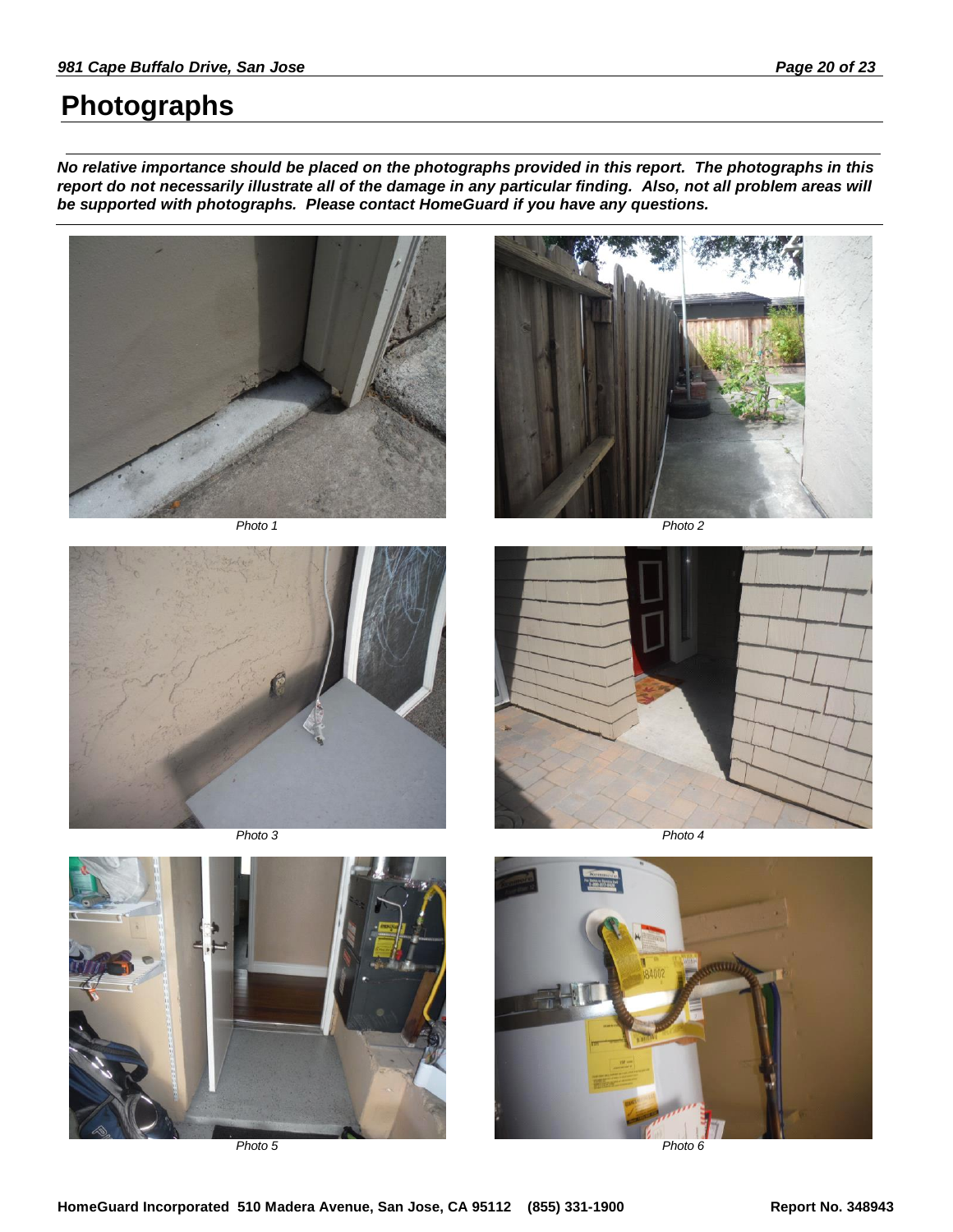### *981 Cape Buffalo Drive, San Jose Page 21 of 23*





*Photo 7 Photo 8*





*Photo 9 Photo 10*



*Photo 11*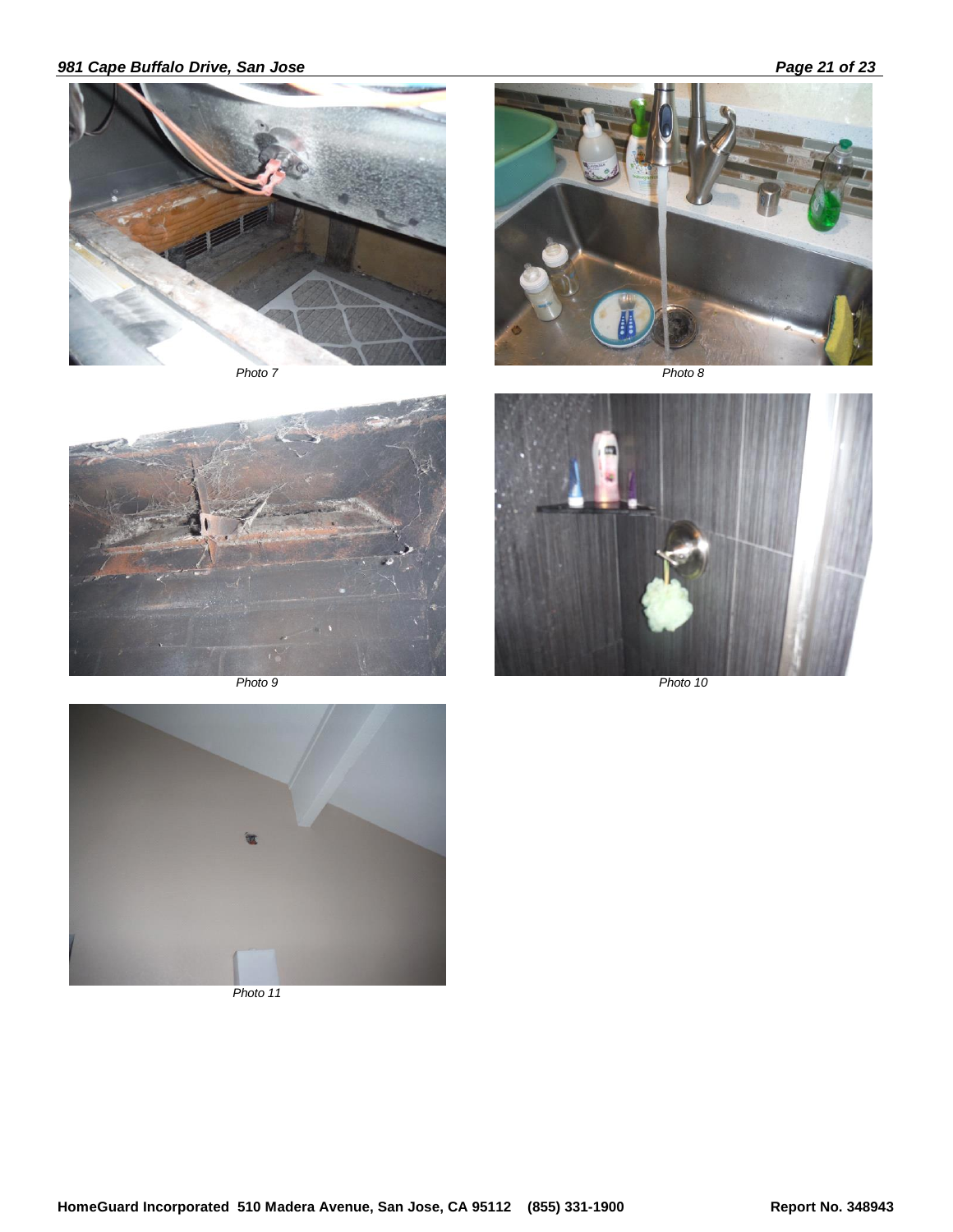### **Maintenance Advice**

### **UPON TAKING OWNERSHIP**

After taking ownership of a new home, there are some maintenance and safety issues that should be addressed immediately. The following checklist should help you undertake these improvements.

- $\Box$  Change the locks on all exterior entrances, for improved security.
- □ Check that all windows and doors are secure. Improve window hardware as necessary. Security rods can be added to sliding windows and doors. Considerations could also be given to a security system.
- $\Box$  Install smoke detectors on each level of the home. Ensure that there is a smoke detector outside all sleeping areas. Replace batteries on any existing smoke detectors and test them. Make a note to replace batteries again in one year.
- $\Box$  Create a plan of action in the event of a fire in your home. Ensure that there is an operable window or door in every room of the house. Consult with your local fire department regarding fire safety issues and what to do in the event of a fire.
- $\square$  Examine driveways and walkways for trip hazards. Undertake repairs where necessary.
- □ Examine the interior of the home for trip hazards. Loose or torn carpeting and flooring should be repaired.
- □ Undertake improvements to all stairways, decks, porches and landings where there is a risk of falling or stumbling.
- □ Review your home inspection report for any items that require immediate improvement or further investigation. Address these areas as required.
- $\Box$  Install rain caps and vermin screens on all chimney flues, as necessary.
- $\Box$  Investigate the location of the main shut-offs for the plumbing, heating and electrical systems. If you attend the home inspection, these items have been pointed out to you.

### **REGULAR MAINTENANCE**

#### **EVERY MONTH**

- $\square$  Check that fire extinguisher(s) are fully charged. Re-charge if necessary.
- $\Box$  Examine heating/cooling air filters and replace or clean as necessary.
- $\Box$  Inspect and clean humidifiers and electronic air cleaners.
- $\Box$  If the house has hot water heating, bleed radiator valves.
- □ Clean gutters and downspouts. Ensure that downspouts are secure, and that the discharge of the downspouts is appropriate. Remove debris from window wells.
- □ Carefully inspect the condition of shower enclosures. Repair or replace deteriorated grout and caulk. Ensure that water is not escaping the enclosure during showering. Check below all plumbing fixtures for evidence of leakage.
- $\square$  Repair or replace leaking faucets or shower heads.
- $\Box$  Secure loose toilets, or repair flush mechanisms that become troublesome.

#### **SPRING AND FALL**

- $\square$  Examine the roof for evidence of damage to roof covering, flashings and chimneys.
- □ Look in the attic (if accessible) to ensure that roof vents are not obstructed. Check for evidence of leakage, condensation or vermin activity. Level out insulation if needed.
- $\Box$  Trim back tree branches and shrubs to ensure that they are not in contact with the house.
- □ Inspect the exterior walls and foundation for evidence of damage, cracking or movement. Watch for bird nests or other vermin or insect activity.
- $\Box$  Survey the basement and/or crawl space walls for evidence of moisture seepage.
- □ Look at overhead wires coming to the house. They should be secure and clear of trees or other obstructions.
- $\Box$  Ensure that the grade of the land around the house encourages water to flow away from the foundation.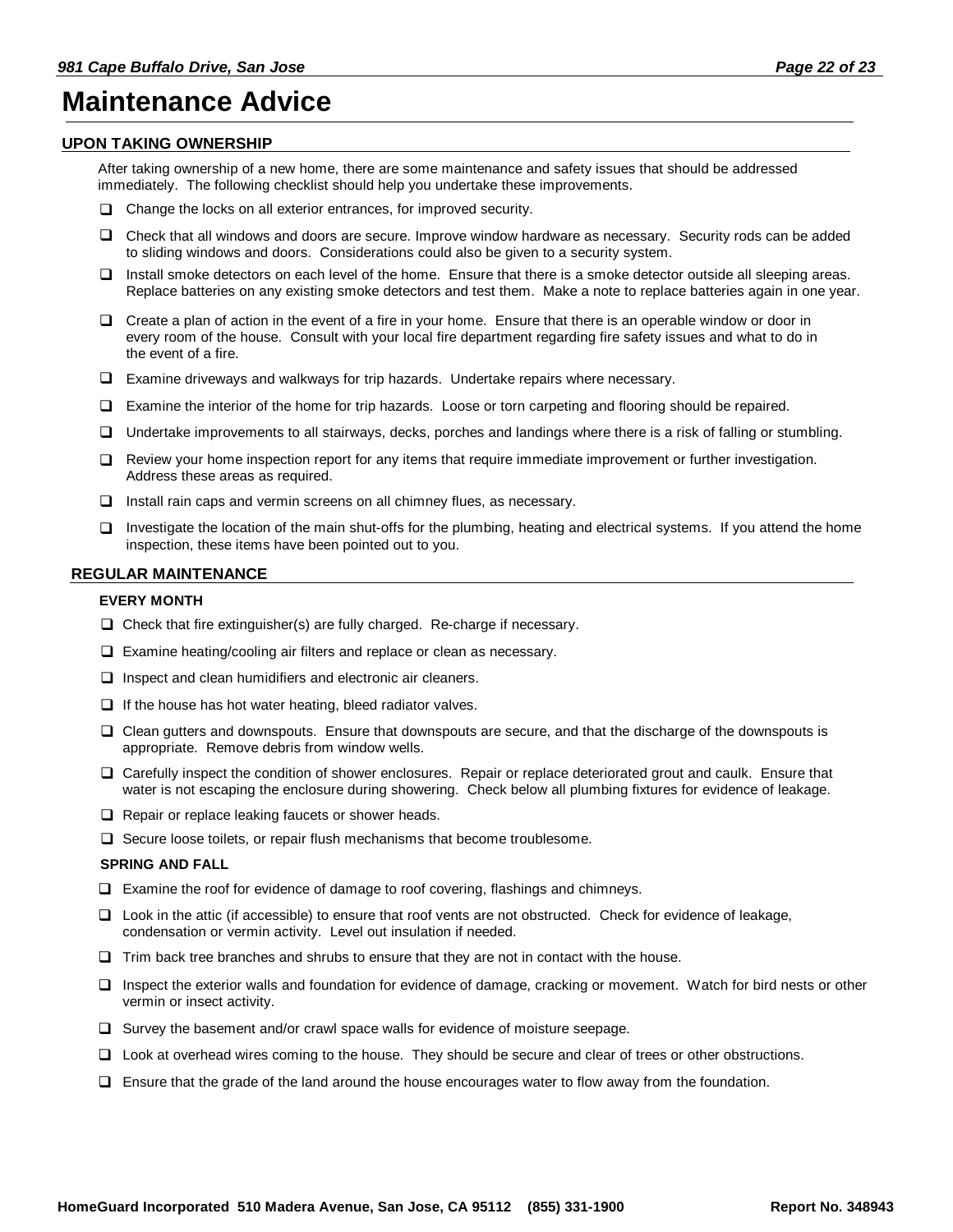### *981 Cape Buffalo Drive, San Jose Page 23 of 23*

- □ Inspect all driveways, walkways, decks, porches, and landscape components for evidence of deterioration, movement or safety hazards.
- □ Clean windows and test their operation. Improve caulking and weather-stripping as necessary. Watch for evidence of rot in wood windows frames. Paint and repair window sills and frames as necessary.
- $\square$  Test all ground fault circuit interrupter (GFCI) devices, as identified in the inspection report.
- $\square$  Shut off isolating valves for exterior hose bibs in the fall, if below freezing temperatures are anticipated.
- $\square$  Test the Temperature and Pressure Relief (TPR) Valve on water heaters.
- □ Inspect for evidence of wood boring insect activity. Eliminate any wood/soil contact around the perimeter of the home.
- □ Test the overhead garage door opener, to ensure that the auto-reverse mechanism is responding properly. Clean and lubricate hinges, rollers and tracks on overhead doors.
- **Q** Replace or clean exhaust hood filters.
- $\Box$  Clean, inspect and/or service all appliances as per the manufacturer's recommendations.

#### **ANNUALLY**

- $\Box$  Replace smoke detector batteries.
- $\Box$  Have the heating, cooling and water heater systems cleaned and serviced.
- $\Box$  Have chimneys inspected and cleaned. Ensure that rain caps and vermin screens are secure.
- □ Examine the electrical panels, wiring and electrical components for evidence of overheating. Ensure that all components are secure. Flip the breakers on and off to ensure that they are not sticky.
- $\Box$  If the house utilizes a well, check and service the pump and holding tank. Have the water quality tested. If the property has a septic system, have the tank inspected (and pumped as needed).
- $\Box$  If your home is in an area prone to wood destroying insects (termites, carpenter ants, etc.), have the home inspected by a licensed specialist. Preventive treatments may be recommended in some cases.

### **PREVENTION IS THE BEST APPROACH**

Although we've heard it many times, nothing could be more true than the old cliche "an ounce of prevention is worth a pound of cure." Preventative maintenance is the best way to keep your house in great shape. It also reduces the risk of unexpected repairs and improves the odds of selling your house at fair market value, when the time comes. Please feel free to contact our office should you have any questions regarding the operation or maintenance of your home. Enjoy your home!